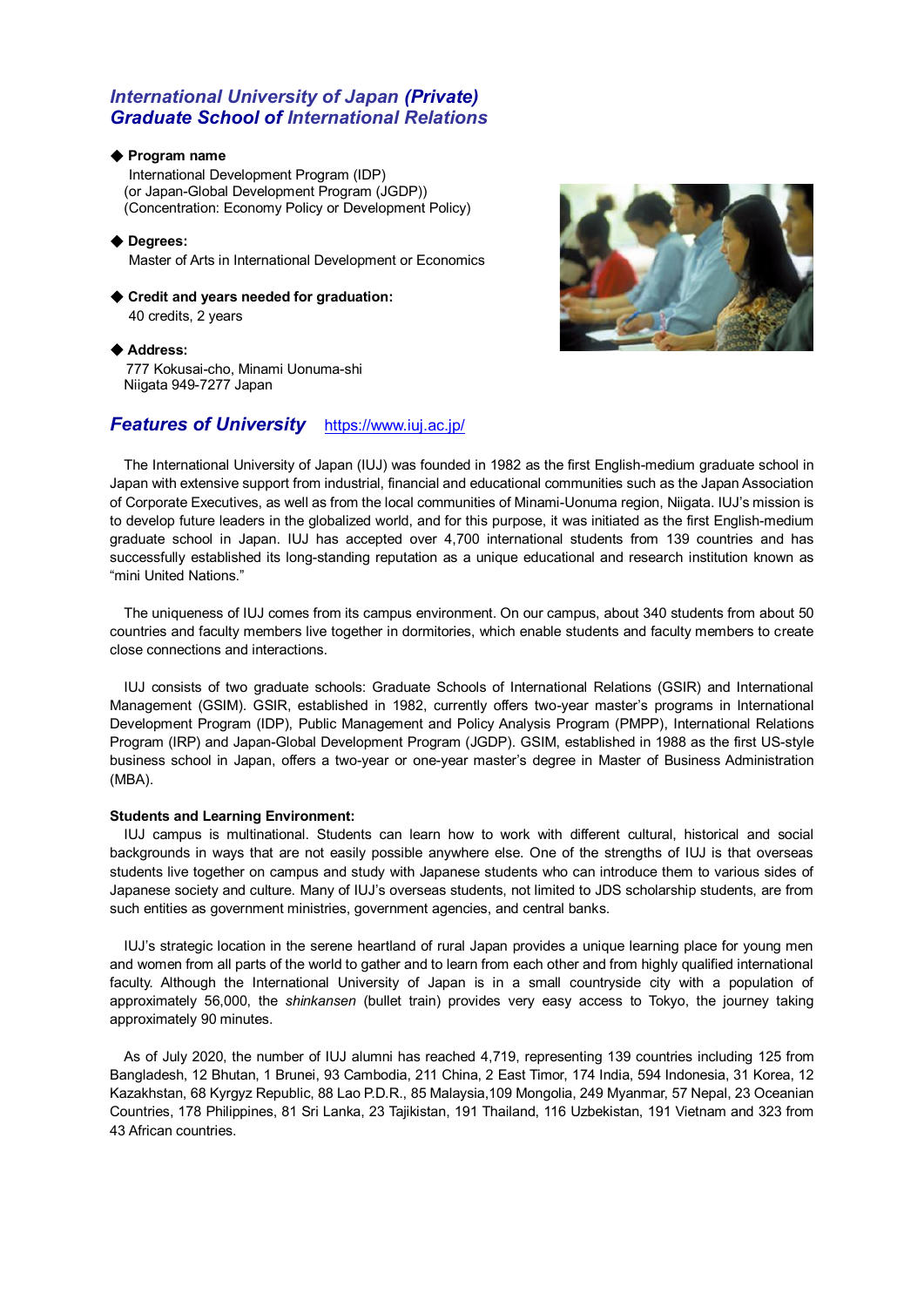# *Features of Graduate School* <https://www.iuj.ac.jp/gsir/>

The Graduate School of International Relations (GSIR) has been offering international education in English in accordance with global standards from its inception. GSIR equips students with essential political, economic and management skills as well as historical and cultural perspectives so that they may become specialists who understand, analyze a wide range of international issues and problems, contribute proactively, and lead the way to resolve the issues that the world is facing. GSIR, utilizing the experiences of Japan and the Asia-Pacific region, lets students examine these issues within a broad and coherent theoretical and empirical framework in the course of their two-year study.

By going through a process of writing a thesis or research report under supervisors (who themselves have gone through vigorous graduate work at top-notch universities in the USA, the UK and Australia), students will be trained to develop the ability to identify and analyze the issues at a depth and develop problem-solving capabilities and apply these acquired skills and knowledge in their future career after graduation.

JDS Fellows will enroll in the following program:

#### **International Development Program (IDP):**

The objective of the IDP is to educate future leaders in formulating and implementing economic as well as public policies geared towards economic development by providing them with rigorous academic training through an economics-centered curriculum. The program encompasses a wide range of economic and public policy issues in various contexts, such as monetary and fiscal policy, public finance, international trade and finance, health care management, environmental management, and sustainable development. IDP is designed not only for students who wish to pursue careers in public sectors and international agencies, but also for those who wish to work in research institutes, financial institutions, and other public enterprises. Graduates of the IDP receive a Master of Arts in Economics or a Master of Arts in International Development.

#### **Japan-Global Development program (JGDP):**

 Japan-Global Development program (JGDP) is a newly established two-year master's program to provide students the opportunity to learn universal development and growth logic in the fields of politics, economy and management, using Japan's experiences in economic development and corporate growth as basic case materials.

## *Features of the Programs*

<https://www.iuj.ac.jp/gsir/idp/> <https://www.iuj.ac.jp/jgdp/>

Bangladesh has been targeting the following areas in its 6<sup>th</sup> 5-year development plan; 1. improvement of an ability of government officials, 2. decentralization, 3. coordination between the private and government sectors, and 4. improvement in planning and budgeting. Regarding the coordination between the private and government sectors, Bangladesh is trying to improve the coordination by making a strategic plan for the coordination, and the reform of its budgeting system for the improvement in planning and budgeting is now in progress through the financial supports by donor institutions such as the World Bank. Thus, it is urged to improve the quality of government officials who could plan and implement a medium/long term policy, and the principle policy of our program (International Development Program; IDP) is to let government officials, who are engaged to conduct the public/finance policy management as well as the public investment policy, have scientific analytical tools for policy planning, implementation, evaluation, and management of such policies.

The program provides not only basic courses and seminars on general public administration and management issues, but also many practical and advanced courses as well as field training that will enhance students' capacities for the formation and implementation of more specific policies in their relevant fields. JDS Fellows will also have various opportunities to improve their skills to analyze and evaluate policies quantitatively as well as qualitatively. Through writing their theses or research reports, Fellows can further develop their capacities for conducting independent research on their own policy issues by applying knowledge and skills they have learned in their coursework.

#### **(1)Theoretical bases and analytical skills for the formulation of socio-economic development plans and policies:**

In order to analyze development plan and policy issues in a coherent theoretical framework, IDP provides the first-year JDS Fellows with academic and policy-oriented training with theoretical foundations in the fields of development economics, development plan and international development. The Fellows take required courses in the first-year, such as Microeconomics, Macroeconomics, Development Economics and Econometrics. Through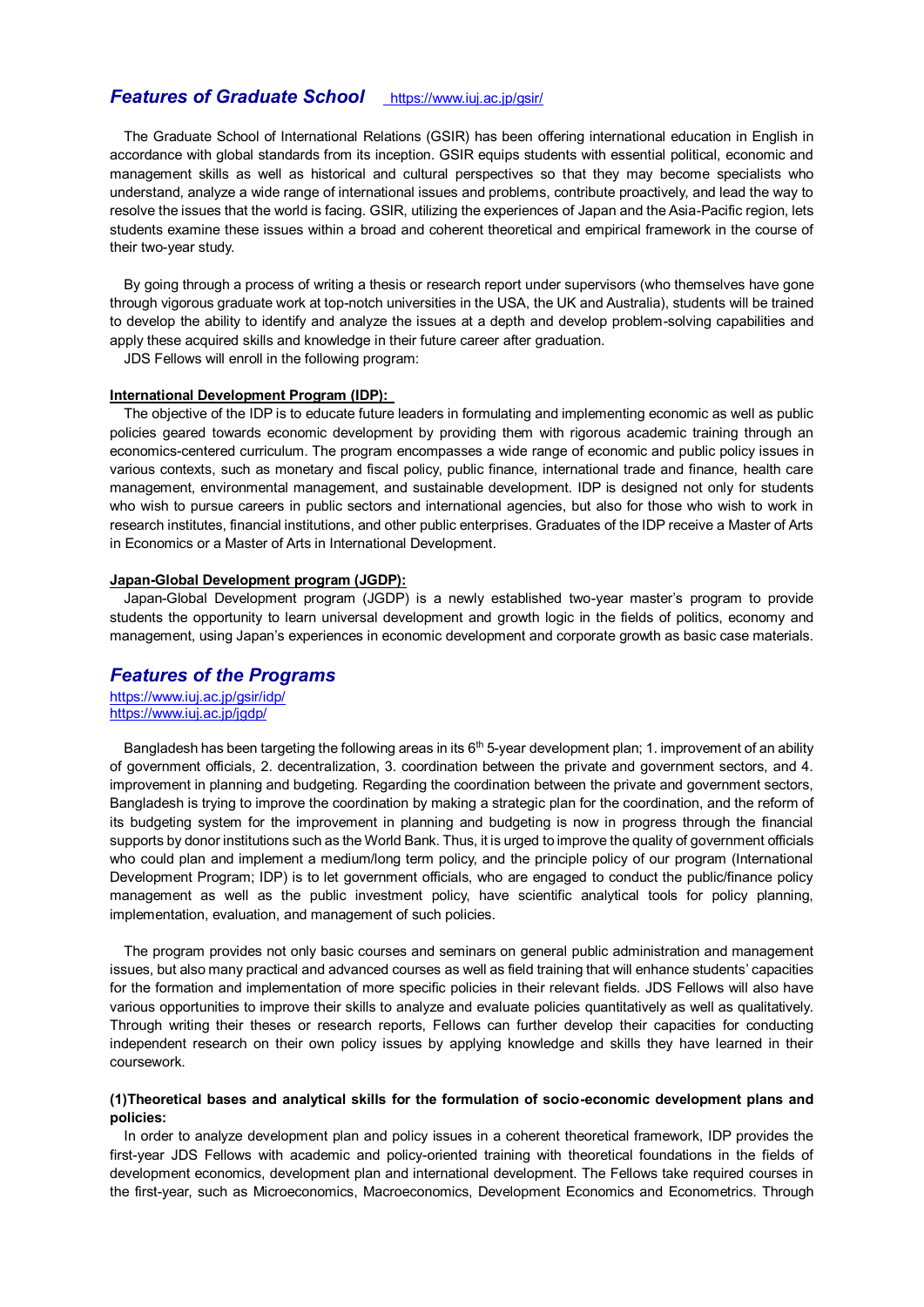these courses, the Fellows acquire analytical and empirical skills as well as theoretical knowledge that are required to understand, from theoretical points of view, how development plans and policies are implemented. The program also emphasizes empirical analysis and trains the Fellows with the concepts of statistics and econometrics for the formulation of development plans and policies.

### **(2)Capacity building for the application of theoretical knowledge and analytical skills to the formulation, implementation, evaluation and management of development plans and policies:**

IDP in the second year focuses more on providing applied courses related to various issues in the formulation, implementation, evaluation and management of socio-economic development plans and policies. This is intended for the Fellows who need to learn how theoretical knowledge and analytical skills they obtained in the first year can be effectively applied to the formulation, implementation, evaluation and management of socio-economic development plans and policies.

### **(3)Acquiring practical skills for problem identification and problem solving necessary for development planners and policy makers:**

IDP organizes several short-term educational and training programs, such as a series of seminars and workshops and field trips, by which JDS Fellows can acquire practical skills for problem identification and problem solving. The combination of special lectures and field trips enable JDS Fellows to acquire practical skills and knowledge for problem identification and problem solving necessary for development planners and policy makers. This also helps the Fellows make a bridge between economic and management concepts acquired in the regular classes and practical applications.

#### **(4)Thesis or Research report writing for independent management of public policy:**

The JDS Fellows are required to select a unique and important economic policy-related research topic and write a well-qualified master's thesis or research report under their academic supervisors. The thesis or research report writing gives the Fellows a crucial opportunity to learn how to discuss and analyze their topic in depth by integrating concepts and methods that have been acquired during the entire two-year program as well as the knowledge that had been developed in their previous professional careers. Close supervision by faculty members of IDP enables the Fellows to write a highly-qualified master's thesis or research report which could contribute to practical as well as academic solutions to current policy issues.

#### **(5)International viewpoint, network and communication skills:**

IUJ provides a diversified student body coming from about 60 countries with a rich educational and research environment. The majority of students and faculty members live in on-campus housing. This facilitates close interaction among students, their family, and faculty members. Most of the students are from government agencies which are formulating and implementing economic and public policies of their home countries so that they can share development experiences of different countries and foster an extensive global network for their future careers.

## *Necessary Curriculum to Obtain the Degrees*

<https://www.iuj.ac.jp/gsir/idp/id-features/id-curriculum/> <https://www.iuj.ac.jp/jgdp/jgdp-curriculum/>

### **[Description of the International Development Program (IDP)]**

The International Development Program (IDP), which is one of the Master's programs of the Graduate School of International Relations (GSIR), was created in 1995 as one of the pioneer programs in the field of international development in Japan. The program is highly policy-oriented and designed to educate future leaders in formulating and implementing economic as well as public policies geared for social and economic development. Since the launch of the IDP, several hundred policy makers from more than 30 countries have been registered as graduate students of the IDP. While most of our alumni work in important economic policy formulating agencies (e.g., central bank, ministry of finance, and ministry of trade), some have joined major international agencies such as the United Nations Development Programme, World Bank, Asian Development Bank (ADB), African Development Bank (AfDB), and Islamic Development Bank (IsDB), where they play vital roles in formulating development policies leading to improving the welfare of the developing world.

IDP has earned its high reputation through rigorous academic training. This is assured by the fact that most of the IDP students are supported by various types of scholarships provided by outside institutions, such as International Monetary Fund (IMF), Ministry of Education, Asian Development Bank (ADB), World Bank, Japan International Cooperation Agency (JICA), Matsushita International Foundation, and Mitsubishi UFJ Trust Scholarship Foundation. Indeed, IDP has been one of the major programs accepting government officials in Asian countries under The Project for Human Resource Development Scholarship by Japanese Grant Aid (JDS) financed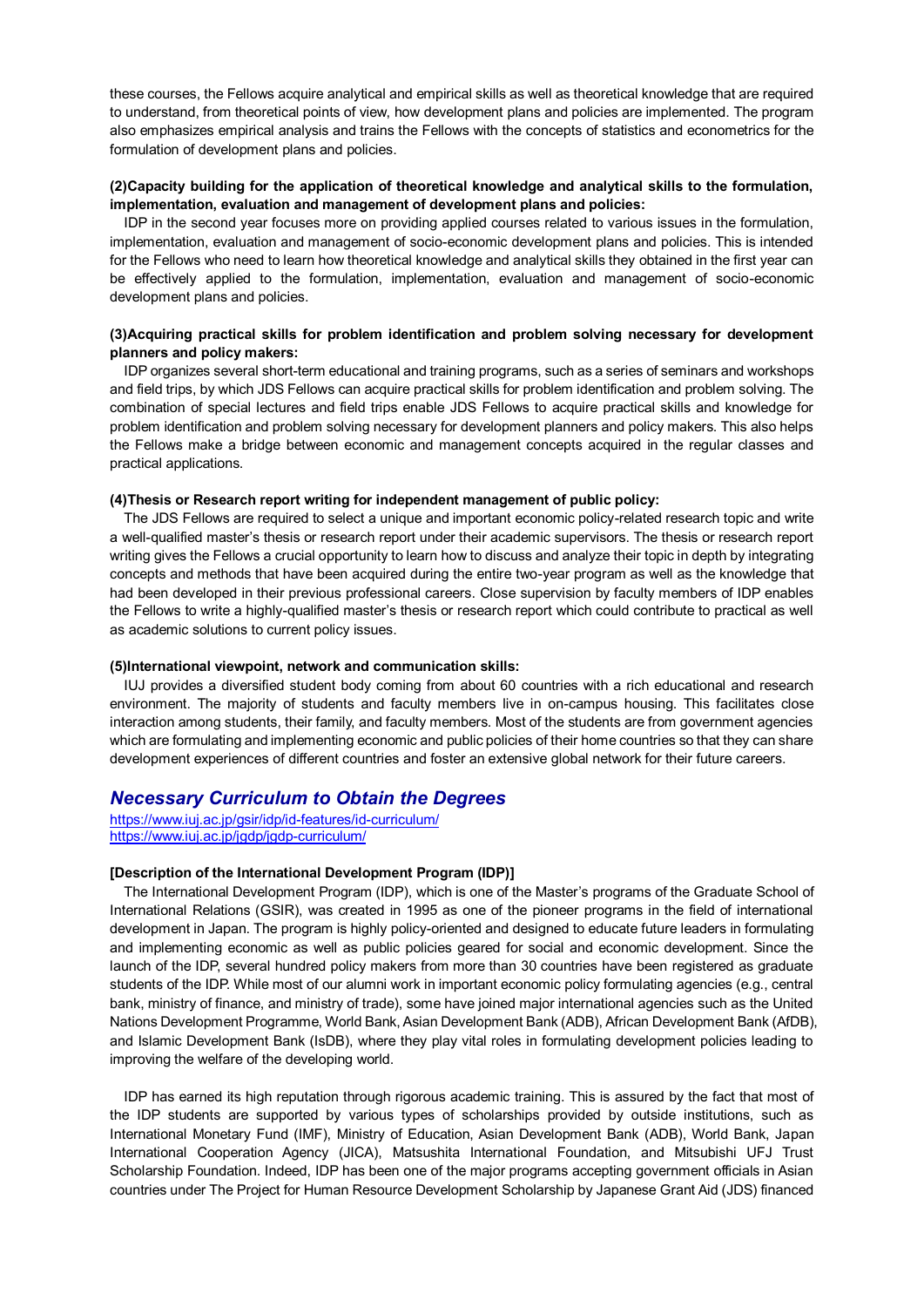by JICA. IDP has also been selected by the Indonesian government to run a double-degree master's program with Indonesian universities under the Professional Human Resource Development Project funded by the JICA loan. The core values of the IDP include:

#### **Economics-centered curriculum**:

IDP emphasizes coherent analytical and empirical frameworks through the economics-centered curriculum. In particular, the program trains JDS scholars to use various software packages for empirical and quantitative analyses, such as STATA, E-Views, TSP, GAUSS, Matlab, and LINDO, which are among the necessary tools to conduct empirical and quantitative studies and to formulate various policies of public and private sectors. The curriculum of the IDP enables the scholars to understand the wider scope and implications of economic issues faced by different countries.

## **Highly-qualified Master's thesis or Research report**:

Close supervision by faculty members of the IDP enables scholars to write a highly-qualified master's thesis or research report which could contribute to practical as well as academic solutions to current economic issues. The faculty of the IDP is unique in that every single member holds a Ph.D. degree from reputable universities abroad, which is unseen anywhere else in Japan. The quality of the IDP theses can be proved by the fact that many of past theses have been published in internationally refereed academic journals.

### **Complemented by other fields of social sciences**:

Public policy issues and problems are interdisciplinary in nature. Various dimensions of social sciences, such as economics, regional science, management, international relations, and political science, are as important as the socioeconomic context. To widen the visions, IDP scholars can enroll in the courses offered by other programs (Public Management and Policy Analysis Program and International Relations Program,) in GSIR. Furthermore, IDP scholars have the option to enroll in the MBA type courses offered by the Graduate School of International Management (GSIM) in order to gain deeper insight into financial markets and institutions as well as corporate policymaking in management. Some of the courses are jointly offered by both GSIR and GSIM.

### **Residential campus with diversity of student body**:

Most IDP students are from government agencies with formulating and implementing economic and public policies of their home countries so that they can share development experiences of different countries and develop an extensive global network for their future careers. In addition, most students and faculty members live in oncampus dormitories and housings. This facilitates close relationships among them, leading to close supervision by faculty members. Such an international environment with residential campus provides foreign scholars with a rich opportunity in interacting with Japanese students both inside and outside the classroom.

## **[Curriculum of IDP]**

IDP provides the JDS scholars with the academic and policy-oriented training through the combination of theoretical and practical foundations in the field of economics. Through training the scholars, the program assists in enhancing the professional skills of key economic agencies in developing and emerging countries faced with consistently changing economic circumstances. In terms of the coverage and quality of the offered courses over the wide fields of economics and related social sciences, IDP's curriculum is among the best in the world when compared to other master's-level professional programs.

The curriculum of the two-year master's program consists of a combination of required courses and elective courses: the former provides analytical and empirical skills and knowledge that are required to understand all aspects of economics and related fields and to apply them to policy-oriented issues; the latter focuses more on the specific aspects of practical and policy-oriented issues and expands the theoretical capability and descriptive knowledge developed in required courses. This combination allows the scholars to facilitate problem identification and problem solving in regional and international economic policy agendas.

Together with the course work, the scholars select a unique and important economic policy-related research topic and write a well-qualified master's thesis while participating in advanced seminar sessions with their academic supervisors. Writing a master's thesis or research report and defending it are the center of the demanding components of the program, as in typical academic graduate-level studies. The thesis or research report writing gives the scholars a crucial opportunity to learn how to discuss and analyze their research topic in depth by integrating the concepts and methods that have been acquired during the entire two-year program as well as the knowledge that had been developed in their previous professional careers.

To earn a Master of Arts in International Development, the scholars need to complete the required number of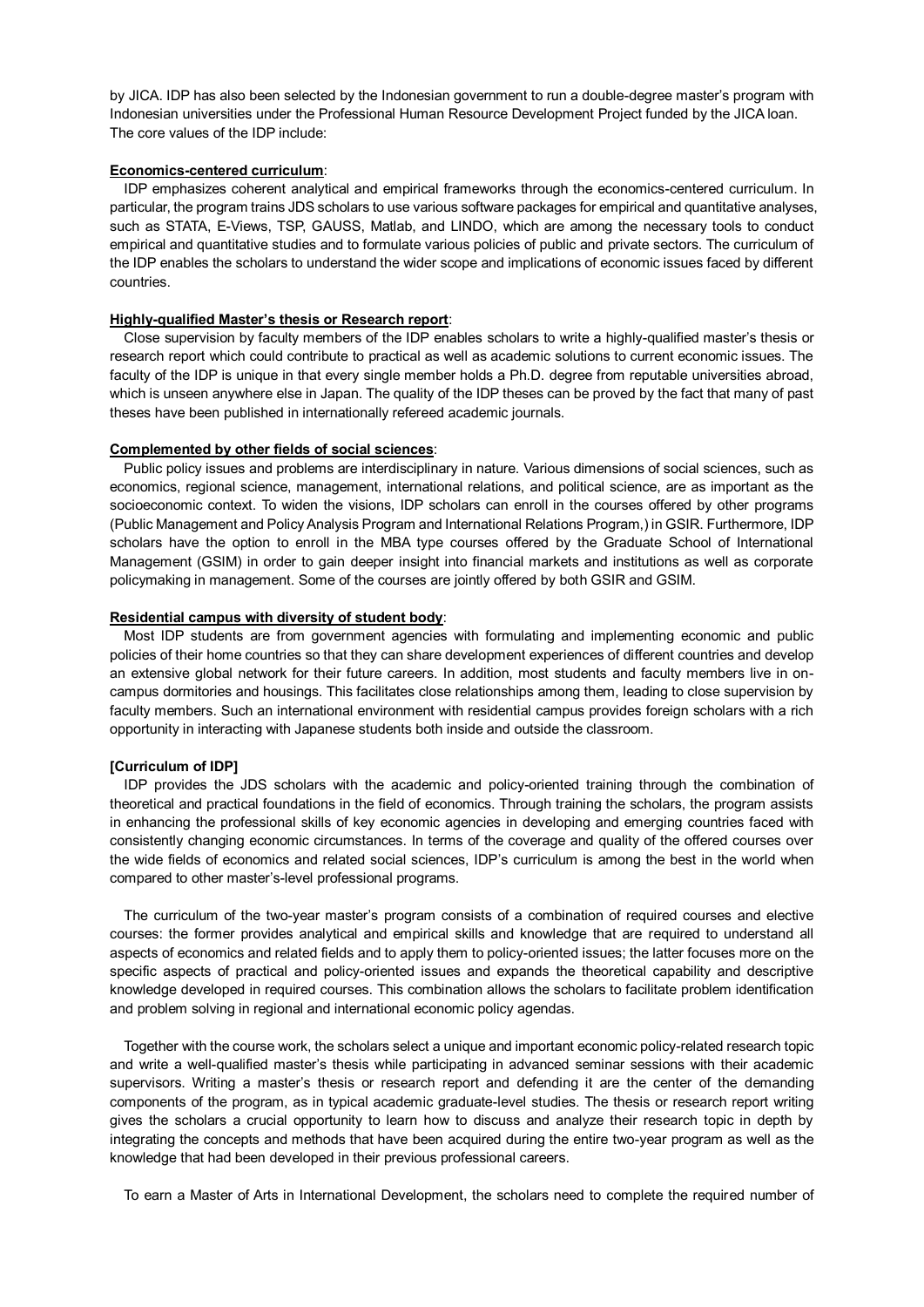credits through course work and to submit a well-qualified master's thesis to the GSIR. Altogether they must complete at least 40 credits. The scholar's achievement in course work is evaluated on a scale of letter grades, A (distinguished), A- (very good), B+ (good), B (satisfactory), B- (satisfactory low), C (poor), and F (failure). The evaluation criteria for each course are given in the course syllabus and include class attendance, presentations and/or written/oral examinations.

## **The first-year curriculum**:

The first-year curriculum introduces required courses that provide the scholars with tools, concepts, and theories in economics and related fields. These courses expose the scholars to cutting-edge knowledge in economics, thus helping them to analyze public policy issues within inclusive and coherent theoretical and empirical frameworks. The scholars start preparations for a master's thesis toward the end of the first-year. Before the spring term of the first year, all scholars need to decide their research topic and choose an academic supervisor. In addition, the scholars with their supervisor's guidance have the opportunity to enroll in elective courses that help them explore their research topic.

### **The second-year curriculum**:

The second-year curriculum consists of elective courses and a master's thesis or research report writing. Practical and policy-oriented second-year courses strive to expand the theoretical and empirical capabilities developed in the first year. The scholars identify a unique, economic related issue and write a master's thesis or research report on a research topic of their choice while participating in advanced seminar sessions under supervision of faculty members. Through the process, the scholars have an opportunity to analyze their research topic in depth by integrating theories, methods, concepts and their practical applications that they have acquired in the entire twoyear program.

### **Thesis writing (Advanced seminars I, II, and III) & Research Report Writing**:

GSIR regards a thesis or research report as an important final stage in intellectual development. The purpose of a thesis or research report is to give evidence of the scholar's ability in collecting and evaluating information, critically analyzing empirical facts based on theories in the chosen field of economic arguments. A thesis or research report also demonstrates the scholar's ability to present research results concisely and in a scholarly form. No credits are allotted to a thesis or research report itself in GSIR. However, the scholars need to register for their supervisor's three advanced seminars (Advanced Seminars I, II, and III) in three consecutive terms, beginning in the spring term of the first year. These advanced seminars together account for 6 for thesis writing and 2 for research report writing out of the 40 required credits. A thesis or research report with good quality will be sent to outside evaluators to see if they deserve a grade of "distinction." "Distinction" is awarded to those theses that are of publishable quality in the international referred journals. The JDS Fellows will enroll in either IDP or PMPP. Here only the description of IDP is provided.

## **[Description of the Japan-Global Development program (JGDP)]**

JGDP courses offered by the GSIR (JGDP-IR) provide education on the international political and economic environment after Japan's Meiji Restoration and the characteristics of postwar Japanese economic growth. In addition, the courses teach how Japan's foreign policy, national security policy, foreign assistance policy, public finance and administration, and educational system affected Japan's development.

## **Course Requirements**

## **MA in International Development (International Development Program/IDP) (Credit Requirement for Graduation: 40 credits)**

| <b>Categories</b>                                       |              | <b>Course Title</b>                                              | <b>Credit</b>  |
|---------------------------------------------------------|--------------|------------------------------------------------------------------|----------------|
|                                                         |              | Development Economics                                            | 2              |
|                                                         |              | International Trade                                              | 2              |
| Core<br><b>Required</b><br><b>Courses</b><br>22 credits | <b>Basic</b> | Econometrics *                                                   | $\overline{2}$ |
|                                                         | 16 credits   | Macroeconomics I: Income Theory *                                | 2              |
|                                                         | Note 1)      | Macroeconomics II: Business Cycle and Growth Theory *            | $\mathcal{P}$  |
|                                                         |              | Microeconomics I: Price Theory *                                 | 2              |
|                                                         |              | Microeconomics II: Strategic Behavior and Information Analysis * |                |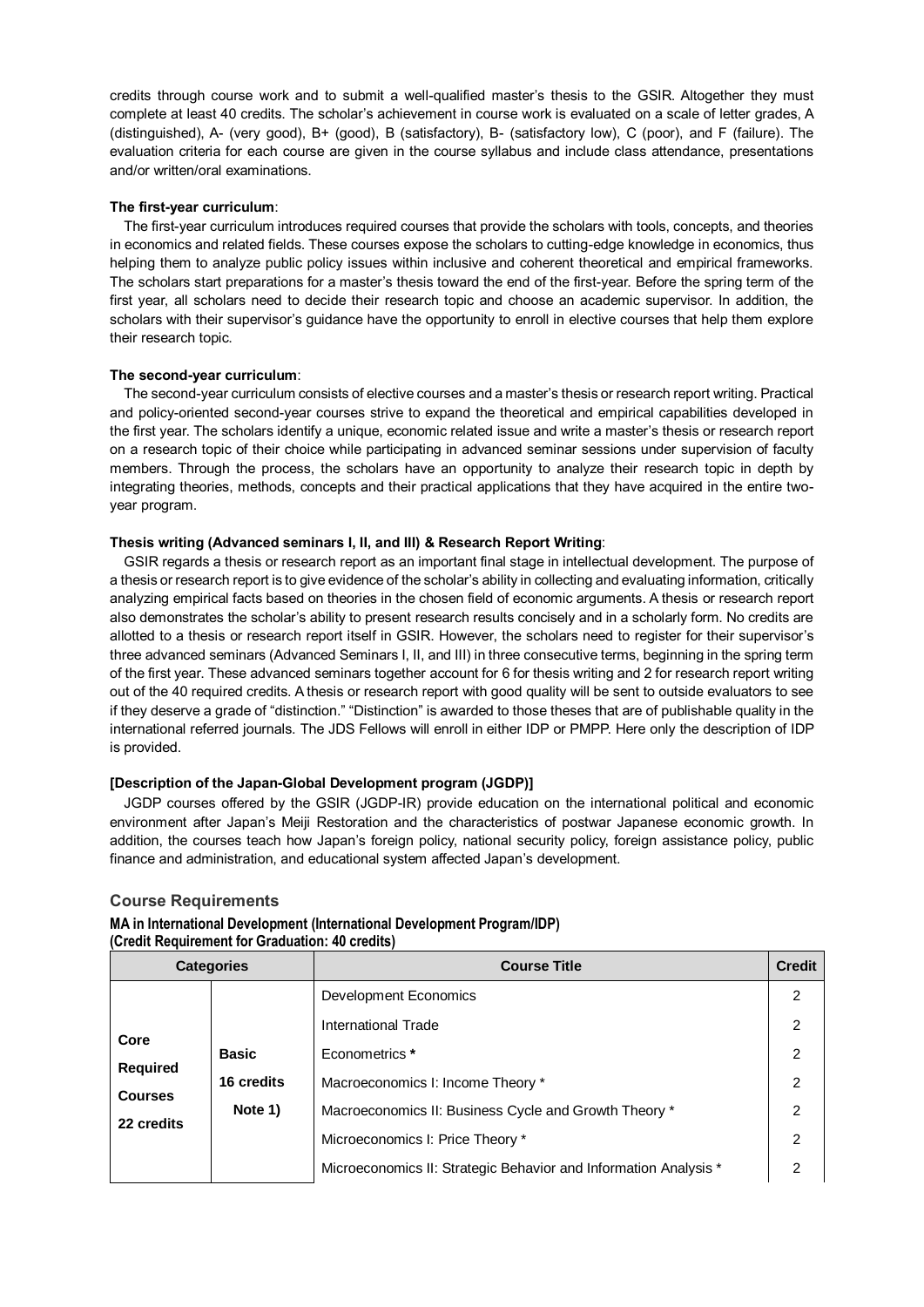|                              |             | Statistical Methods *                                                           | 2              |
|------------------------------|-------------|---------------------------------------------------------------------------------|----------------|
|                              | Seminar     | <b>Advanced Seminar I</b>                                                       | $\overline{2}$ |
|                              | 6 credits   | <b>Advanced Seminar II</b>                                                      | $\overline{2}$ |
|                              | Note 2)     | <b>Advanced Seminar III</b>                                                     | 2              |
|                              |             | Agricultural Development and Resource Revenue Management                        | $\overline{2}$ |
|                              |             | Analysis of Development Policies and Programs                                   | 2              |
|                              |             | <b>Business Presentation</b>                                                    | 2              |
|                              |             | Cost Benefit Analysis                                                           | 2              |
|                              |             | Cross-sectional and Panel Data Analysis                                         | 2              |
|                              |             | Development Policy and Globalization                                            | 2              |
|                              |             | <b>Environmental and Health Economics</b>                                       | 2              |
|                              |             | Evolving Development Paradigms and Changing Operational                         |                |
|                              |             | Strategies of Development Organizations                                         | 2              |
|                              |             | Financial System and Financial Regulation                                       |                |
|                              |             | Global Market Seminar                                                           | 1              |
|                              |             | Industrial Organization and Policy Analysis                                     | 2              |
|                              |             | Inequality and Poverty: Measurement and Applications                            | 2              |
|                              |             | Interactions, Institutions, and Economic Development                            | 2              |
| <b>Core Elective Courses</b> |             | <b>International Finance</b>                                                    | 2              |
| At least 6 credits or 10     |             | Issues in African Development                                                   | 2              |
| credits                      |             | Japanese Corporate Finance and Financial System                                 | 2              |
| Note 3)                      |             | Japanese International Development Cooperation                                  | 2              |
|                              |             | Japanese Public Finance and Administration                                      | 2              |
|                              |             | Japan's Education System                                                        | 2              |
|                              |             | Labor Economics                                                                 | 2              |
|                              |             | Macroeconomic Modeling and Forecasting                                          | 2              |
|                              |             | Macroeconomics and Policy Analysis                                              | 2              |
|                              |             | Mathematics for Economics and Management                                        | 2              |
|                              |             | Monetary Economics and Policy Analysis                                          | 2              |
|                              |             | Monetary Policy in Developing Countries                                         | 2              |
|                              |             | <b>Policy Evaluation</b>                                                        | 2              |
|                              |             | <b>Public Finance</b>                                                           | 2              |
|                              |             | Public Finance and Budgeting                                                    | 2              |
|                              |             | <b>Research Methods</b>                                                         | 2              |
|                              |             | International Economic Systems and Order                                        | 2              |
|                              |             | <b>Time Series Analysis</b>                                                     | 2              |
| <b>Elective</b>              | <b>GSIM</b> | At least 2 credits must be obtained from GSIM course(s) which are not listed in |                |
| <b>Courses</b>               | courses     | both the course requirements and GSIR course offerings.                         |                |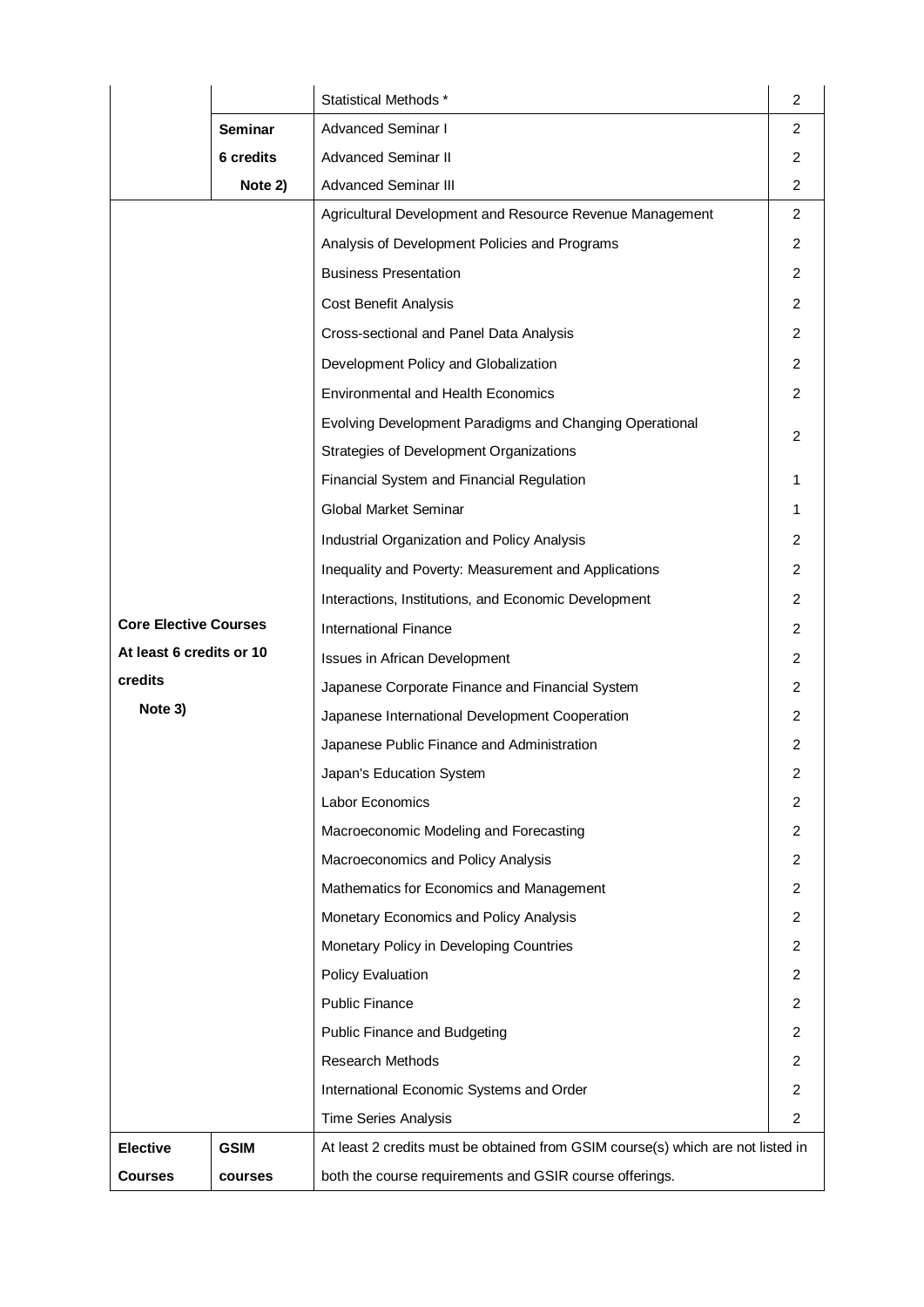|                         | at least 2 |                                                                                                           |  |  |
|-------------------------|------------|-----------------------------------------------------------------------------------------------------------|--|--|
|                         | credits    |                                                                                                           |  |  |
|                         |            | Select from all the courses offered at IUJ (including language courses) in                                |  |  |
| <b>Elective Courses</b> |            | consultation with faculty. The maximum number of credits for language                                     |  |  |
|                         |            | courses which count towards graduation is 2.                                                              |  |  |
|                         |            | Required Number of Credits for Graduation 40 credits                                                      |  |  |
|                         |            | In addition to the minimum credit requirement for each category mentioned above, students are required to |  |  |
|                         |            | obtain at least 30 credits from the courses which are offered by the school to which they belong.         |  |  |
|                         |            | 6 courses which have an asterisk (*) in the basic core required courses must be taken in the first        |  |  |
| Note 1)                 | year.      |                                                                                                           |  |  |
|                         |            | Although "Advanced Seminar I, II and III "are the Core Required courses and students are                  |  |  |
| Note 2)                 |            | required to obtain 6 credits from them, only 2 of the 6 credits are counted toward graduation in          |  |  |
|                         |            | the research report option while 6 credits are counted in the thesis option.                              |  |  |
|                         |            | The required number of Core Elective course credits differs depending on whether a thesis or              |  |  |
| Note 3)                 |            | research report is to be undertaken. In the thesis option, 6 credits must be obtained while 10            |  |  |
|                         |            | credits must be obtained in the case of a research report option.                                         |  |  |

## **MA in Economics (International Development Program/IDP) (Credit Requirement for Graduation: 40 credits)**

| <b>Categories</b>            |                | <b>Course Title</b>                                            | <b>Credit</b>  |
|------------------------------|----------------|----------------------------------------------------------------|----------------|
|                              |                | Mathematics for Economics and Management                       | $\mathfrak{p}$ |
|                              |                | <b>Statistical Methods</b>                                     | $\mathcal{P}$  |
|                              |                | Microeconomics I: Price Theory                                 | $\mathcal{P}$  |
| Core                         | <b>Basic</b>   | Microeconomics II: Strategic Behavior and Information Analysis | 2              |
| <b>Required</b>              | 14 credits     | Macroeconomics I: Income Theory                                | $\mathfrak{p}$ |
| <b>Courses</b>               |                | Macroeconomics II: Business Cycle and Growth Theory            | 2              |
| 20 credits                   |                | Econometrics                                                   | 2              |
|                              | <b>Seminar</b> | <b>Advanced Seminar I</b>                                      | 2              |
|                              | 6 credits      | <b>Advanced Seminar II</b>                                     | 2              |
|                              | Note 1)        | <b>Advanced Seminar III</b>                                    | $\mathcal{P}$  |
|                              |                | Agricultural Development and Resource Revenue Management       | 2              |
|                              |                | Analysis of Development Policies and Programs                  | $\mathcal{P}$  |
| <b>Core Elective Courses</b> |                | <b>Business Presentation</b>                                   | 2              |
| At least 8 credits or 12     |                | <b>Cost Benefit Analysis</b>                                   | 2              |
| credits                      |                | Cross-sectional and Panel Data Analysis                        | $\mathcal{P}$  |
| Note 2)                      |                | <b>Development Economics</b>                                   | 2              |
|                              |                | Development Policy and Globalization                           | 2              |
|                              |                | <b>Environmental and Health Economics</b>                      | 2              |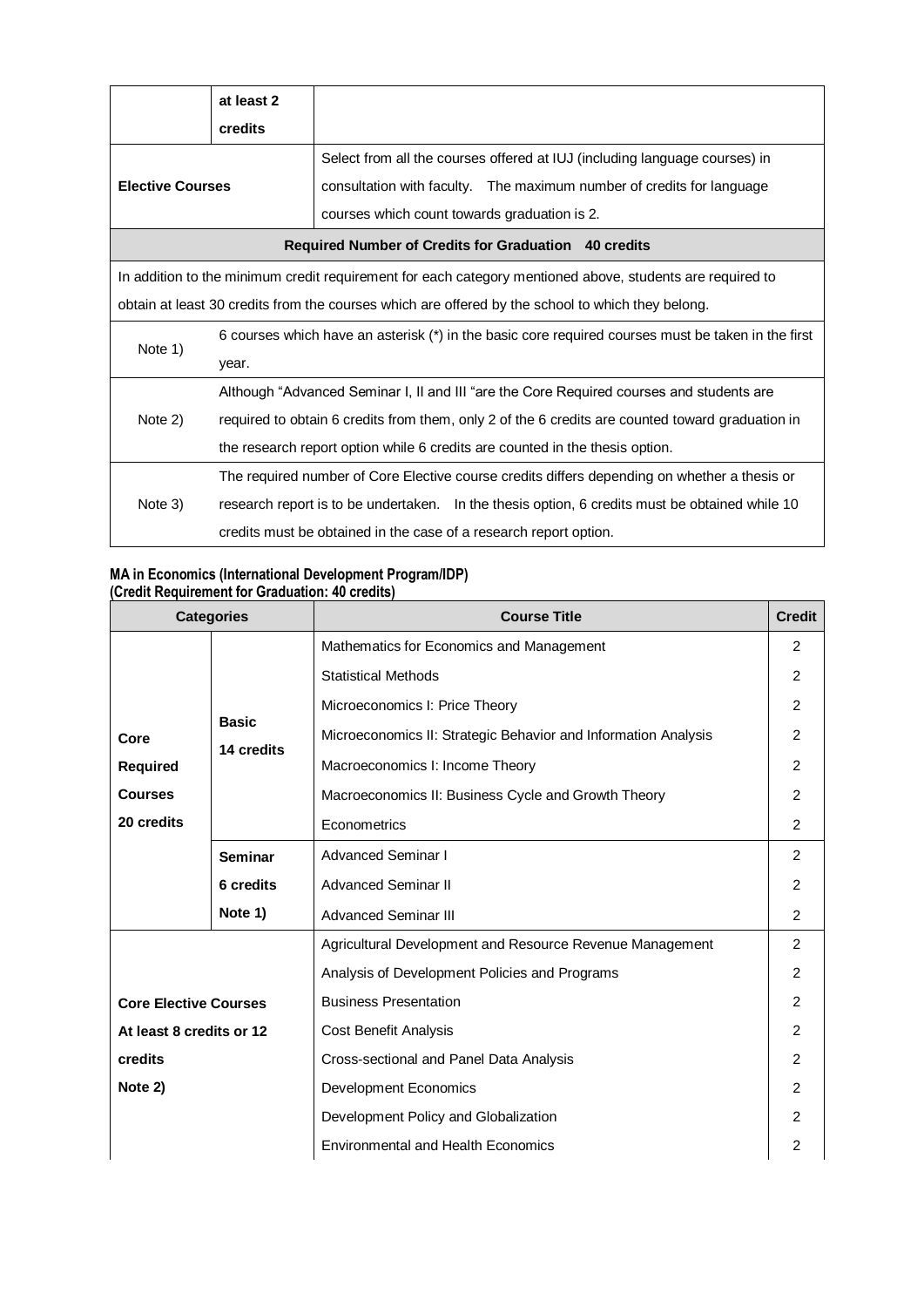|                         |             | Evolving Development Paradigms and Changing                                                               |                |
|-------------------------|-------------|-----------------------------------------------------------------------------------------------------------|----------------|
|                         |             | Operational Strategies of Development Organizations                                                       | $\overline{2}$ |
|                         |             | Financial System and Financial Regulation                                                                 | 1              |
|                         |             | Global Market Seminar                                                                                     | 1              |
|                         |             | Industrial Organization and Policy Analysis                                                               | $\overline{2}$ |
|                         |             | Inequality and Poverty: Measurement and Applications                                                      | $\overline{2}$ |
|                         |             | Interactions, Institutions, and Economic Development                                                      | $\overline{2}$ |
|                         |             | <b>International Finance</b>                                                                              | $\overline{2}$ |
|                         |             | <b>International Trade</b>                                                                                | $\overline{2}$ |
|                         |             | Issues in African Development                                                                             | 2              |
|                         |             | Japanese Corporate Finance and Financial System                                                           | $\overline{2}$ |
|                         |             | Japanese International Development Cooperation                                                            | $\overline{2}$ |
|                         |             | Japanese Public Finance and Administration                                                                | $\overline{2}$ |
|                         |             | Japan's Education System                                                                                  | $\overline{2}$ |
|                         |             | Labor Economics                                                                                           | $\overline{2}$ |
|                         |             | Macroeconomics and Policy Analysis                                                                        | $\overline{2}$ |
|                         |             | Macroeconomic Modeling and Forecasting                                                                    | 2              |
|                         |             | Monetary Economics and Policy Analysis                                                                    | 2              |
|                         |             | Monetary Policy in Developing Countries                                                                   | $\overline{2}$ |
|                         |             | <b>Policy Evaluation</b>                                                                                  | $\overline{2}$ |
|                         |             | <b>Public Finance</b>                                                                                     | 2              |
|                         |             | Public Finance and Budgeting                                                                              | $\overline{2}$ |
|                         |             | <b>Research Methods</b>                                                                                   | 2              |
|                         |             | International Economic Systems and Order                                                                  | 2              |
|                         |             | <b>Time Series Analysis</b>                                                                               | 2              |
|                         | <b>GSIM</b> |                                                                                                           |                |
| <b>Elective</b>         | courses     | At least 2 credits must be obtained from GSIM course(s) which are not listed in                           |                |
| <b>Courses</b>          | at least 2  | both the course requirements and GSIR course offerings.                                                   |                |
|                         | credits     |                                                                                                           |                |
|                         |             | Select from all the courses offered at IUJ (including language courses) in                                |                |
| <b>Elective Courses</b> |             | consultation with faculty.  The maximum number of credits for language                                    |                |
|                         |             | courses which count towards graduation is 2.                                                              |                |
|                         |             | <b>Required Number of Credits for Graduation: 40 credits</b>                                              |                |
|                         |             | In addition to the minimum credit requirement for each category mentioned above, students are required to |                |
|                         |             | obtain at least 30 credits from the courses which are offered by the school to which they belong.         |                |
| Note 1)                 |             | All the Basic Core Required courses (16 credits) must be taken in the first year.                         |                |
|                         |             | Although "Advanced Seminar I, II and III "are the Core Required courses and students are                  |                |
| Note 2)                 |             | required to obtain 6 credits from them, only 2 of the 6 credits are counted toward graduation in          |                |
|                         |             | the research report option while 6 credits are counted in the thesis option.                              |                |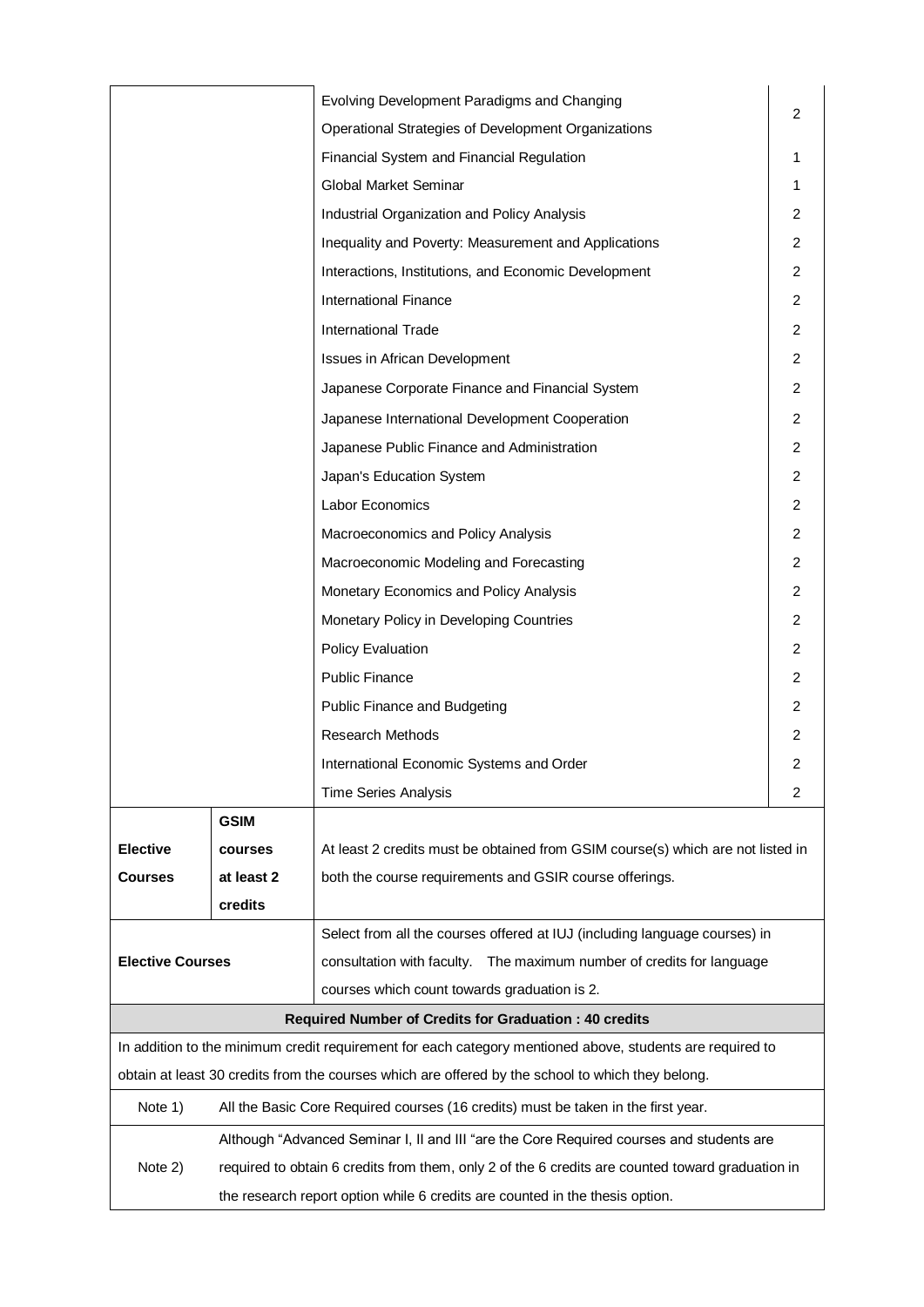Note 3) The required number of Core Elective course credits differs depending on whether a thesis or research report is to be undertaken. In the thesis option, 8 credits must be obtained while 12 credits must be obtained in the case of a research report option.

## **MA in Economics (Japan-Global Development Program /JGDP) Economic Policy Concentration (Credit Requirement for Graduation: 40 credits)**

| Categories    |             | <b>Course Title</b>                                            | Credit         |
|---------------|-------------|----------------------------------------------------------------|----------------|
|               |             | Econometrics                                                   | 2              |
|               |             | Macroeconomics I: Income Theory                                | 2              |
|               | Basic       | Macroeconomics II: Business Cycle and Growth Theory            | 2              |
|               | Note 1)     | Mathematics for Economics and Management                       | 2              |
|               |             | Microeconomics I: Price Theory                                 | 2              |
| Core          |             | Microeconomics II: Strategic Behavior and Information Analysis | 2              |
| Required      |             | <b>Statistical Methods</b>                                     | 2              |
| Courses       | Credit      |                                                                |                |
|               | Required    | 14 credits                                                     |                |
|               | Seminar     | <b>Course Title</b>                                            | Credit         |
|               | 6 credits   | <b>Advanced Seminar I</b>                                      | 2              |
|               | Note 2)     | <b>Advanced Seminar II</b>                                     | 2              |
|               |             | <b>Advanced Seminar II</b>                                     | 2              |
|               |             | International Relations and Foreign Policy of Japan            | 2              |
|               |             | Japanese Development Cooperation: Implementation and           | 2              |
|               |             | Practice                                                       |                |
|               |             | Japanese International Development Cooperation                 | 2              |
|               | <b>JGDP</b> | Japanese National Security Policy                              | 2              |
| Core Elective | Courses     | Japanese Public Finance and Administration                     | 2              |
| Courses       | (Offered by | Japan's Education System                                       | 2              |
| At least 12   | GSIR)       | Modern Japan in the World                                      | 2              |
| credits or 16 |             | Postwar Japanese Economy                                       | 2              |
| Note 3)       |             | Postwar Japanese Politics                                      | $\overline{2}$ |
|               |             | Japanese Employment Practices and Human Capital                | 2              |
|               |             | Accumulation                                                   |                |
|               |             | Business Leaders in Japan                                      | 2              |
|               | <b>JGDP</b> | Monozukuri (Manufacturing) Management in Japan                 | $\overline{2}$ |
|               | Courses     | Small to Medium-sized Firms in Japan                           | 2              |
|               | (Offered by | Japanese Style Management and Corporate Governance             | 2              |
|               | GSIM)       | Japanese Corporate Finance and Financial System                | 2              |
|               |             | Development of Japanese Industries                             | 2              |
|               |             | Agriculture Business and Policy in Japan                       | $\overline{2}$ |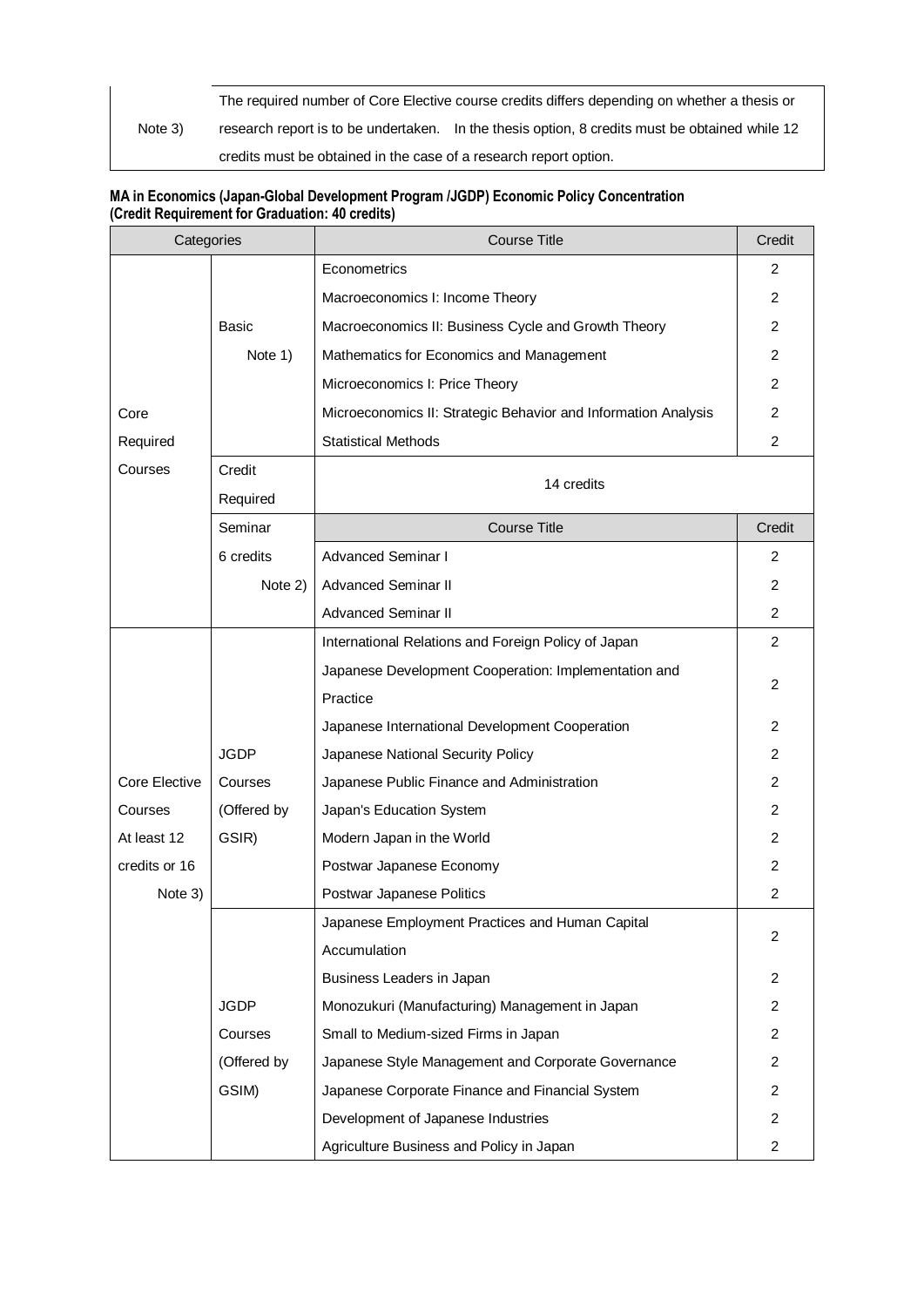| Elective                                                                                 | <b>GSIM</b>                                                                        | At least 2 credits must be obtained from GSIM course(s) which                                             |
|------------------------------------------------------------------------------------------|------------------------------------------------------------------------------------|-----------------------------------------------------------------------------------------------------------|
|                                                                                          | courses                                                                            | are                                                                                                       |
| Courses                                                                                  | at least 2<br>credits                                                              | not listed in both the course                                                                             |
|                                                                                          |                                                                                    | Select from all the courses offered at IUJ (including language courses) in                                |
| <b>Elective Courses</b>                                                                  |                                                                                    | consultation with faculty. The maximum number of credits for language                                     |
|                                                                                          |                                                                                    | courses which count towards graduation is 2.                                                              |
|                                                                                          |                                                                                    | <b>Required Number of Credits for Graduation</b><br>40 credits                                            |
|                                                                                          |                                                                                    | In addition to the minimum credit requirement for each category mentioned above, students are required to |
|                                                                                          |                                                                                    | obtain at least 28 credits from the courses offered by the school to which they belong.                   |
|                                                                                          |                                                                                    |                                                                                                           |
|                                                                                          |                                                                                    |                                                                                                           |
| Note 1)                                                                                  |                                                                                    | Students in Economic Policy must take all the Basic Core Required courses(16 credits)                     |
| in the first year, while students in Development Policy must take 6 courses (12 credits) |                                                                                    |                                                                                                           |
| which have an asterisk(*) in the basic core required courses in the first year.          |                                                                                    |                                                                                                           |
|                                                                                          |                                                                                    |                                                                                                           |
|                                                                                          |                                                                                    |                                                                                                           |
| Note 2)                                                                                  |                                                                                    | Although "Advanced Seminar I, II and III" are the Core Required courses and students are                  |
|                                                                                          | required to obtain 6 credits from them, only 2 of the 6 credits are counted toward |                                                                                                           |
|                                                                                          |                                                                                    | graduation for the research report option while 6 credits will be counted for the thesis option.          |
|                                                                                          |                                                                                    |                                                                                                           |
|                                                                                          |                                                                                    |                                                                                                           |
| Note 3)                                                                                  |                                                                                    | The required number of JGDP course credits differs depending on whether a thesis or                       |
|                                                                                          |                                                                                    | research report is to be undertaken. In the thesis option, 12 credits must be obtained                    |
|                                                                                          |                                                                                    | from JGDP courses, while 16 credits must be obtained for the research report option.                      |
|                                                                                          |                                                                                    |                                                                                                           |

## **MA in International Development (Japan-Global Development Program /JGDP) Development Policy Concentration (Credit Requirement for Graduation: 40 credits)**

| Categories          |          | <b>Course Title</b>                                              | Credit         |  |
|---------------------|----------|------------------------------------------------------------------|----------------|--|
|                     |          | <b>Development Economics</b>                                     | 2              |  |
|                     |          | International Trade                                              | 2              |  |
|                     | Basic    | Econometrics *                                                   | 2              |  |
|                     | Note 1)  | Macroeconomics I: Income Theory *                                | $\mathfrak{p}$ |  |
| Core                |          | Macroeconomics II: Business Cycle and Growth Theory *            | $\mathcal{P}$  |  |
| Required<br>Courses |          | Microeconomics I: Price Theory *                                 |                |  |
|                     |          | Microeconomics II: Strategic Behavior and Information Analysis * | 2              |  |
|                     |          | Statistical Methods *                                            | 2              |  |
|                     | Credit   |                                                                  |                |  |
|                     | Required | 16 credits                                                       |                |  |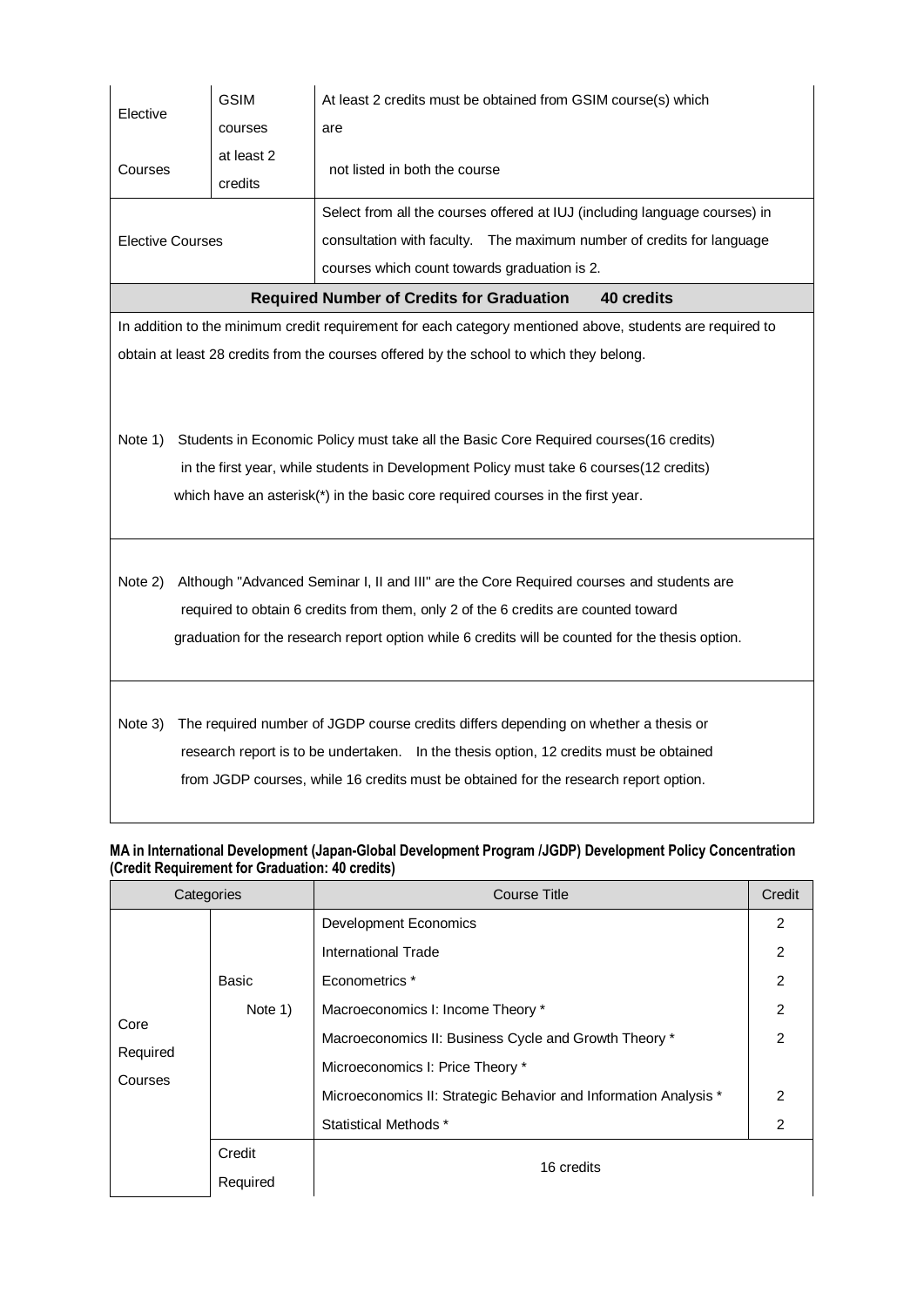|                                                                                                           | Seminar     | <b>Course Title</b>                                                        | Credit         |  |
|-----------------------------------------------------------------------------------------------------------|-------------|----------------------------------------------------------------------------|----------------|--|
|                                                                                                           | 6 credits   | <b>Advanced Seminar I</b>                                                  | 2              |  |
|                                                                                                           | Note 2)     | <b>Advanced Seminar II</b>                                                 | $\overline{2}$ |  |
|                                                                                                           |             | <b>Advanced Seminar II</b>                                                 | 2              |  |
|                                                                                                           |             | International Relations and Foreign Policy of Japan                        | $\overline{2}$ |  |
|                                                                                                           |             | Japanese Development Cooperation: Implementation and Practice              | $\overline{2}$ |  |
|                                                                                                           |             | Japanese International Development Cooperation                             | $\overline{2}$ |  |
|                                                                                                           | <b>JGDP</b> | Japanese National Security Policy                                          | 2              |  |
| Core Elective                                                                                             | Courses     | Japanese Public Finance and Administration                                 | $\overline{2}$ |  |
| Courses                                                                                                   | (Offered by | Japan's Education System                                                   | $\overline{2}$ |  |
| At least 12                                                                                               | GSIR)       | Modern Japan in the World                                                  | $\overline{2}$ |  |
| credits or 16                                                                                             |             | Postwar Japanese Economy                                                   | $\overline{2}$ |  |
| Note 3)                                                                                                   |             | Postwar Japanese Politics                                                  | $\overline{2}$ |  |
|                                                                                                           |             | Japanese Employment Practices and Human Capital Accumulation               | $\overline{2}$ |  |
|                                                                                                           |             | Business Leaders in Japan                                                  | $\overline{2}$ |  |
|                                                                                                           | <b>JGDP</b> | Monozukuri (Manufacturing) Management in Japan                             | $\overline{2}$ |  |
|                                                                                                           | Courses     | Small to Medium-sized Firms in Japan                                       | $\overline{2}$ |  |
|                                                                                                           | (Offered by | Japanese Style Management and Corporate Governance                         | 2              |  |
|                                                                                                           | GSIM)       | Japanese Corporate Finance and Financial System                            | $\overline{2}$ |  |
|                                                                                                           |             | Development of Japanese Industries                                         | 2              |  |
|                                                                                                           |             | Agriculture Business and Policy in Japan                                   | $\overline{2}$ |  |
| Elective                                                                                                  | <b>GSIM</b> |                                                                            |                |  |
|                                                                                                           | courses     | At least 2 credits must be obtained from GSIM course(s) which are          |                |  |
| Courses                                                                                                   | at least 2  | not listed in both the course                                              |                |  |
|                                                                                                           | credits     |                                                                            |                |  |
|                                                                                                           |             | Select from all the courses offered at IUJ (including language courses) in |                |  |
| <b>Elective Courses</b>                                                                                   |             | consultation with faculty.  The maximum number of credits for language     |                |  |
|                                                                                                           |             | courses which count towards graduation is 2.                               |                |  |
| <b>Required Number of Credits for Graduation</b><br>40 credits                                            |             |                                                                            |                |  |
| In addition to the minimum credit requirement for each category mentioned above, students are required to |             |                                                                            |                |  |

obtain at least 28 credits from the courses offered by the school to which they belong.

Note 1) Students in Economic Policy must take all the Basic Core Required courses(16 credits) in the first year, while students in Development Policy must take 6 courses(12 credits) which have an asterisk(\*) in the basic core required courses in the first year.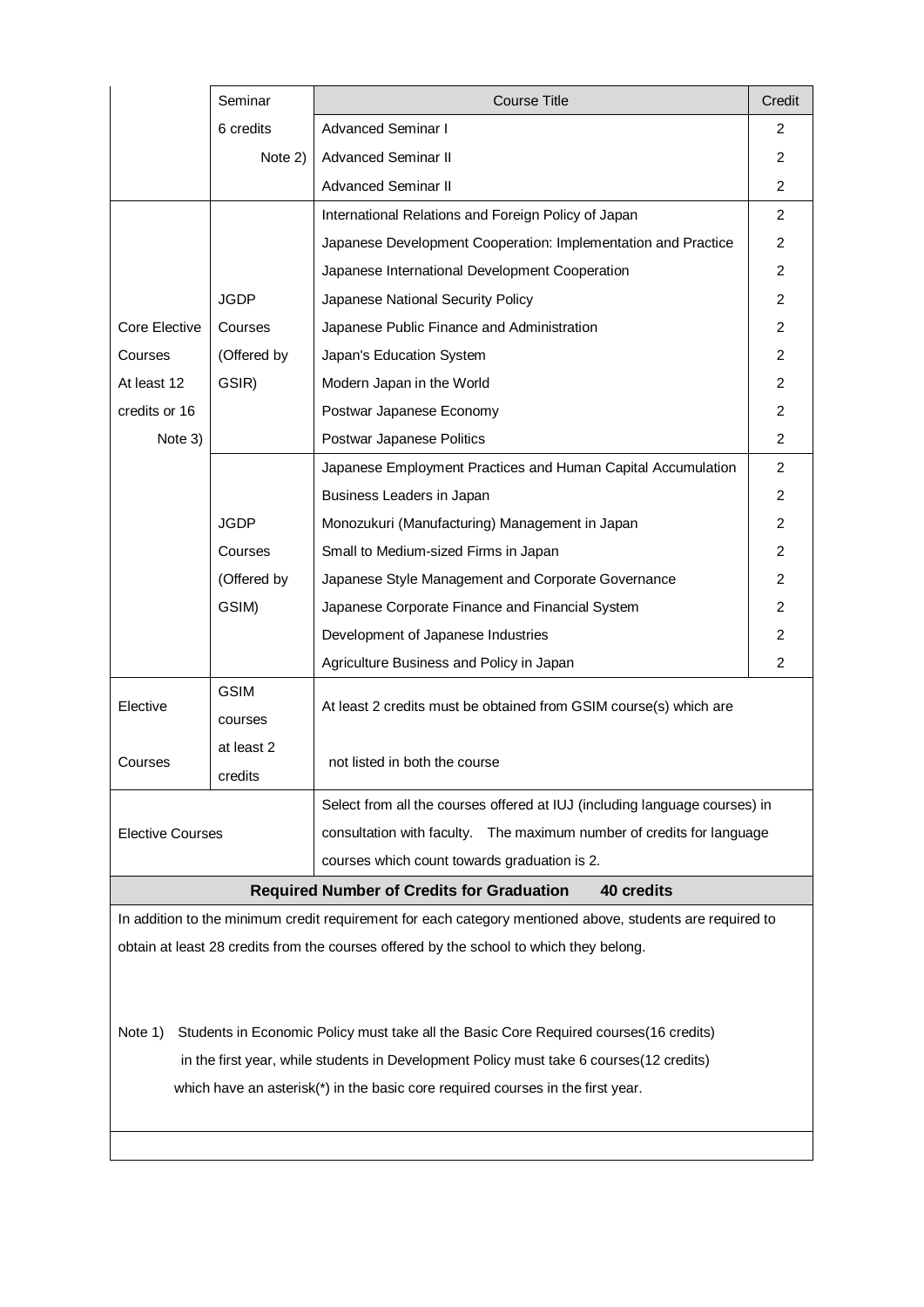Note 2) Although "Advanced Seminar I, II and III" are the Core Required courses and students are required to obtain 6 credits from them, only 2 of the 6 credits are counted toward graduation for the research report option while 6 credits will be counted for the thesis option.

Note 3) The required number of JGDP course credits differs depending on whether a thesis or research report is to be undertaken. In the thesis option, 12 credits must be obtained from JGDP courses, while 16 credits must be obtained for the research report option.

# Course List

<Core Required and Core Elective Required> (Core Required) Introduction to Policy Analysis Microeconomics II: Strategic Behavior and Information Analysis Macroeconomics I: Income Theory Macroeconomics II: Business Cycle and Growth Theory Microeconomics I: Price Theory Statistical Methods **Econometrics** Macroeconomics and Policy Analysis Public Finance Monetary Economics and Policy Analysis International Finance International Trade Development Policy and Globalization Development Economics Managing Public Organizations Public Policy Process Public Administration Public Finance and Budgeting Applied Econometrics (Core Elective Required) Postwar Japanese Economy Survey Data Analysis International Organization International Security in a Digitized World Analysis of Development Policies and Programs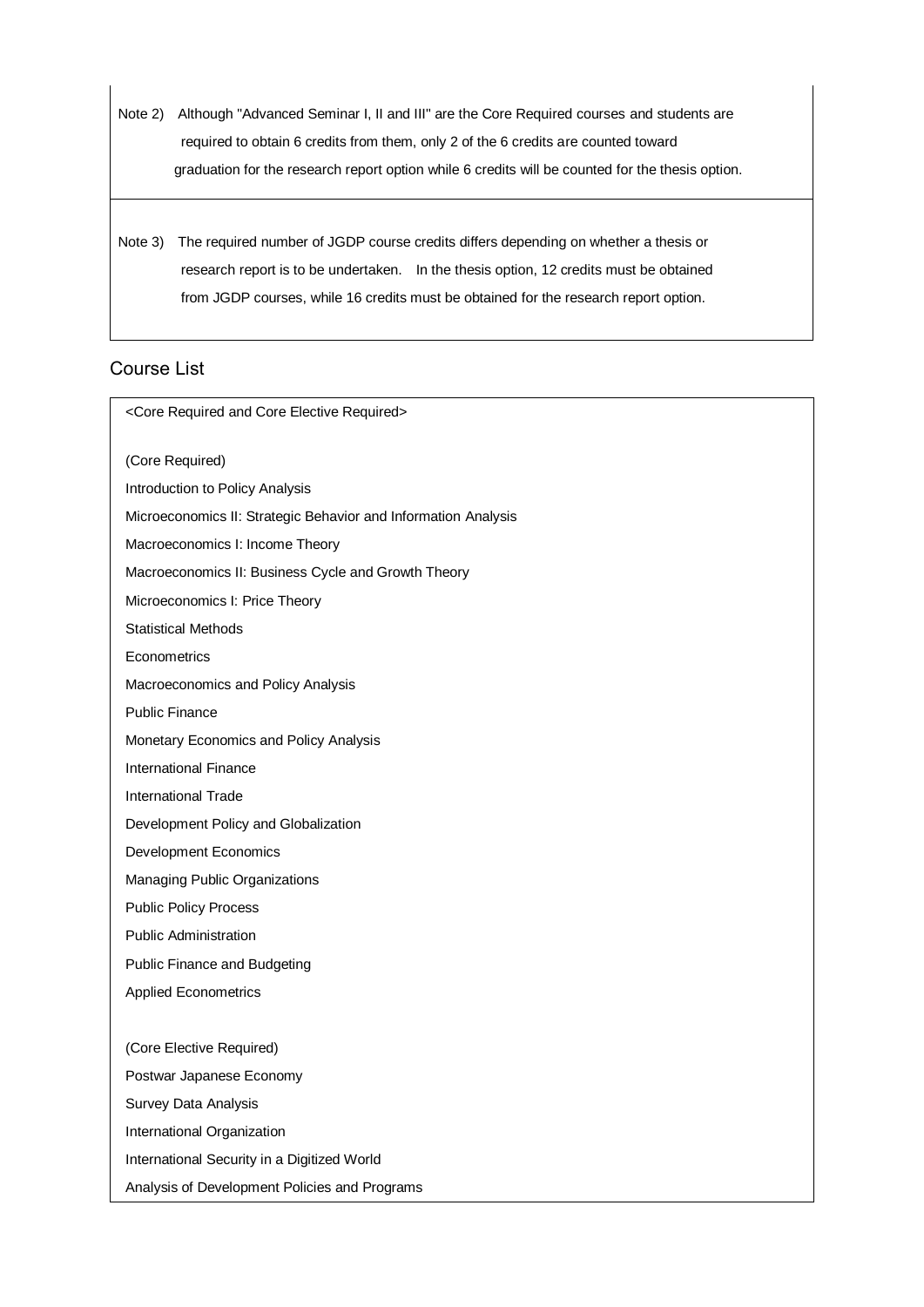- Public Organization Theory
- Mathematics for Economics and Management
- Introduction to Policy Modeling
- Public Human Resource Management
- Policy Evaluation
- Case Study Method
- Public Private Partnerships
- Information Policy and Management
- Leadership in the Public Sector
- Research Methods
- International Economic Systems and Order
- Foreign Policy Analysis
- Diplomacy and Statecraft
- Financial System and Financial Regulation
- Monetary Policy in Developing Countries
- Global Market Seminar
- International Political Economy
- International Politics
- History of International Relations
- Comparative Government and Politics
- Local Government and Public Service
- Political Institutions and Governance
- Environment, Sustainable Development, and Human Security
- Refugees, Migrants, and Human Security
- Security and Strategy: National and International
- Human Rights and Global Justice: Cultures, Gender, and Equality
- Global Civil Society: Citizenship and Democracy
- Essentials of Economics
- Cross-cultural Communication
- Cross-sectional and Panel Data Analysis
- Time Series Analysis
- Evolving Development Paradigms and Changing Operational Strategies
- of Development Organizations
- Agricultural Development and Resource Revenue Management
- Macroeconomic Modeling and Forecasting
- Interactions, Institutions, and Economic Development
- Environmental and Health Economics
- Environmental Policy and Disaster Management
- Labor Economics
- Industrial Organization and Policy Analysis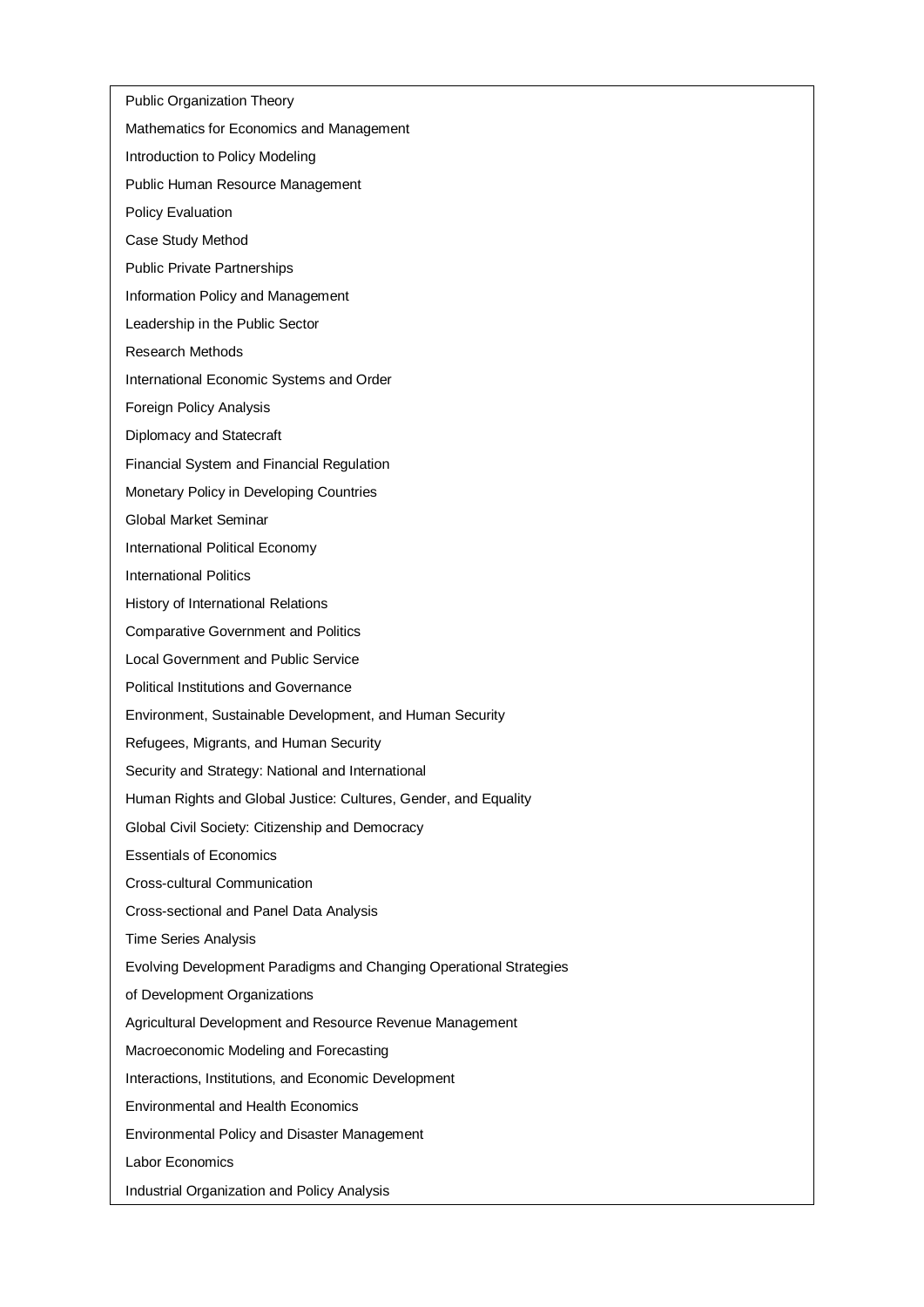Cost Benefit Analysis Global Issues: UNU Global Seminar Inequality and Poverty: Measurement and Applications Postwar Japanese Politics Japanese National Security Policy International Relations and Foreign Policy of Japan Japanese Development Cooperation: Implementation and Practice Japanese International Development Cooperation Japanese Public Finance and Administration Modern Japan in the World Japan's Education System Social Issues in Contemporary Japan: Modern and Postmodern Japanese Government and Politics Chinese Foreign Policy American Foreign Policy International Relations in the Middle East Issues in African Development <Seminar Courses> Advanced Seminar I

Advanced Seminar II

Advanced Seminar III

#### <GSIM Courses>

Financial Accounting

Financial Statement and Business Analysis

Managerial Accounting

Research Methods

Information Policy and Management

International Organization

International Political Economy

Analysis of Development Policies and Programs

Refugees, Migrants, and Human Security

Human Rights and Global Justice: Cultures, Gender, and Equality

Essentials of Economics

Cross-sectional and Panel Data Analysis

Agricultural Development and Resource Revenue Management

Environmental Policy and Disaster Management

Industrial Organization and Policy Analysis

International Security in a Digitized World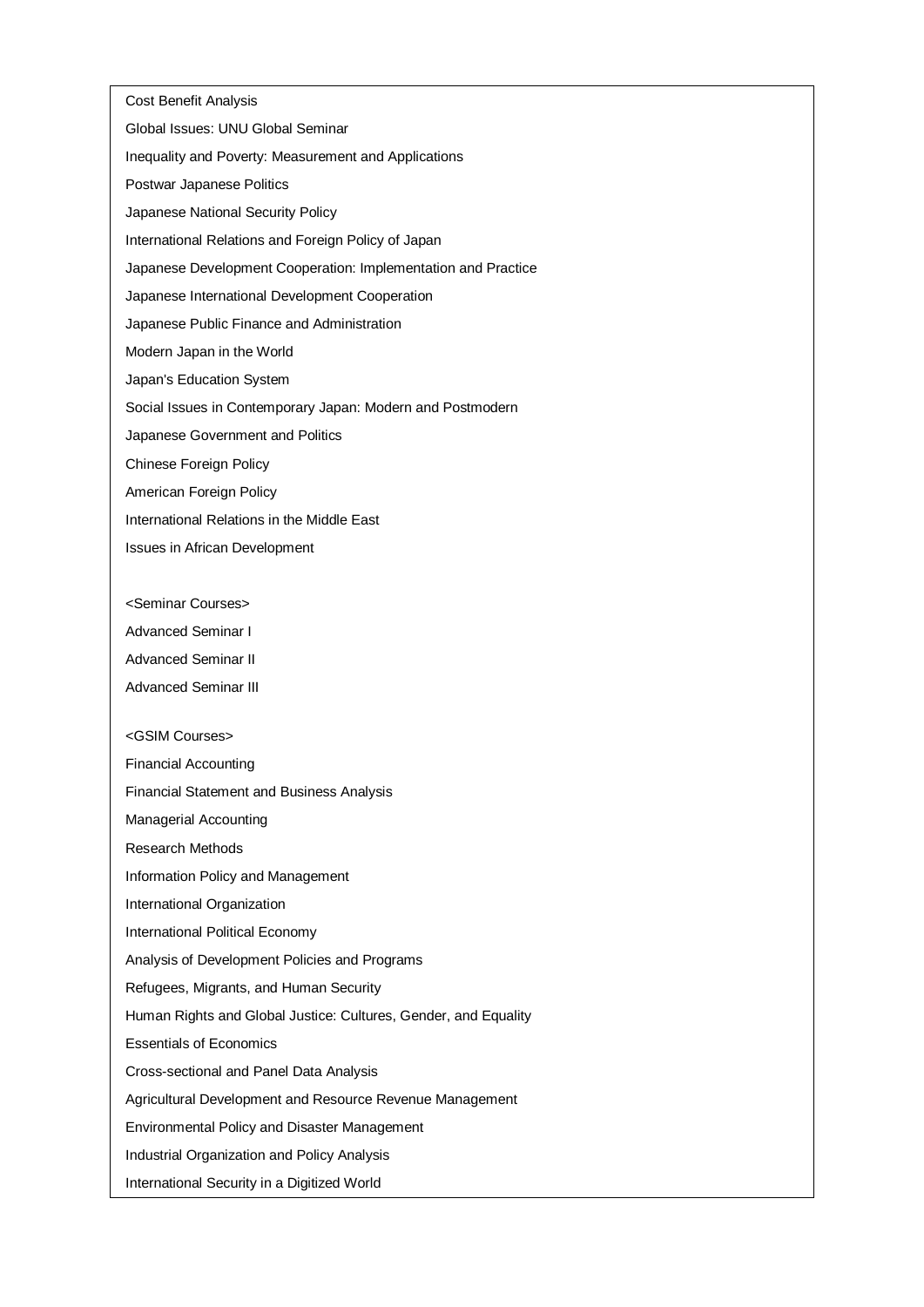Macroeconomics I: Income Theory

**Econometrics** 

Applied Econometrics

International Finance

Managing Public Organizations

Sustainable Finance

Quantitative Investment and Financial Data Analytics

Derivatives and Risk Management

Data Analysis with Python

Corporate Finance

Portfolio Management

Entrepreneurial and Venture Finance

Finance and Technology

Digital Platform and Digital Business Models

AI for Business

Japan's Frontier of Digital Society

Japanese Employment Practices and Human Capital Accumulation

Business Leaders in Japan

Monozukuri (Manufacturing) Management in Japan

Small to Medium-sized Firms in Japan

Japanese Style Management and Corporate Governance

Japanese Corporate Finance and Financial System

Development of Japanese Industries

Agriculture Business and Policy in Japan

Japanese International Development Cooperation

Business Presentation

Field Study

Entrepreneurship and Innovation

Management for Digital Transformation

New Business Creation and Venturing

Global Strategy in the Digital Age I

Global Strategy in the Digital Age II

Strategies for Digital Disruption

Business Core

Local Resources and Social Business

Role of Government and Entrepreneurs in Development

International Management

Organizational Behavior

Strategic Management

Leadership Bootcamp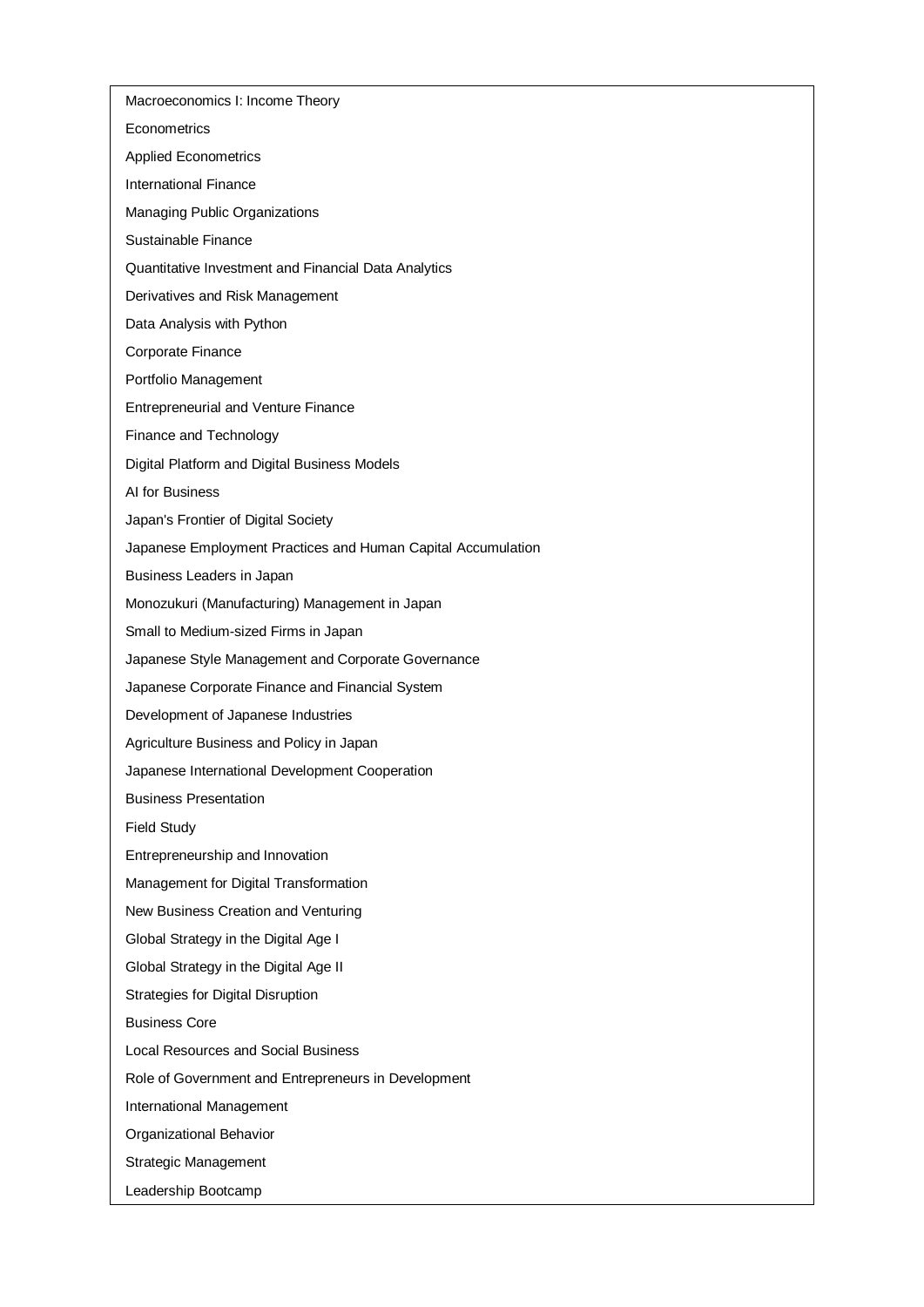Strategy Simulation International Career Development Corporate Social Responsibility Negotiation Strategy Competing in Emerging Markets Leadership Human Resource and Global Talent Management Service Management Corporate Strategy Entrepreneurship & Small Business Development Marketing Analytics Digital Marketing and Customer Journey Marketing Management Marketing Intelligence Marketing Research Customer Relationship Management Strategic Brand Management Digital Supply Chain Management Operations Management Managing Product Development Data Management and Modelling Big Data Analytics Data Analytics for Business World Landscape of the Digital Industry Ethic and CSR of Digital Age Advanced Seminar I Advanced Seminar II Advanced Seminar III <Language Courses> Academic English I Academic English II Academic English III English for Research Writing English for Thesis Writing English for Professional Communication I English for Professional Communication II Academic English Literacy Elementary Japanese I Elementary Japanese II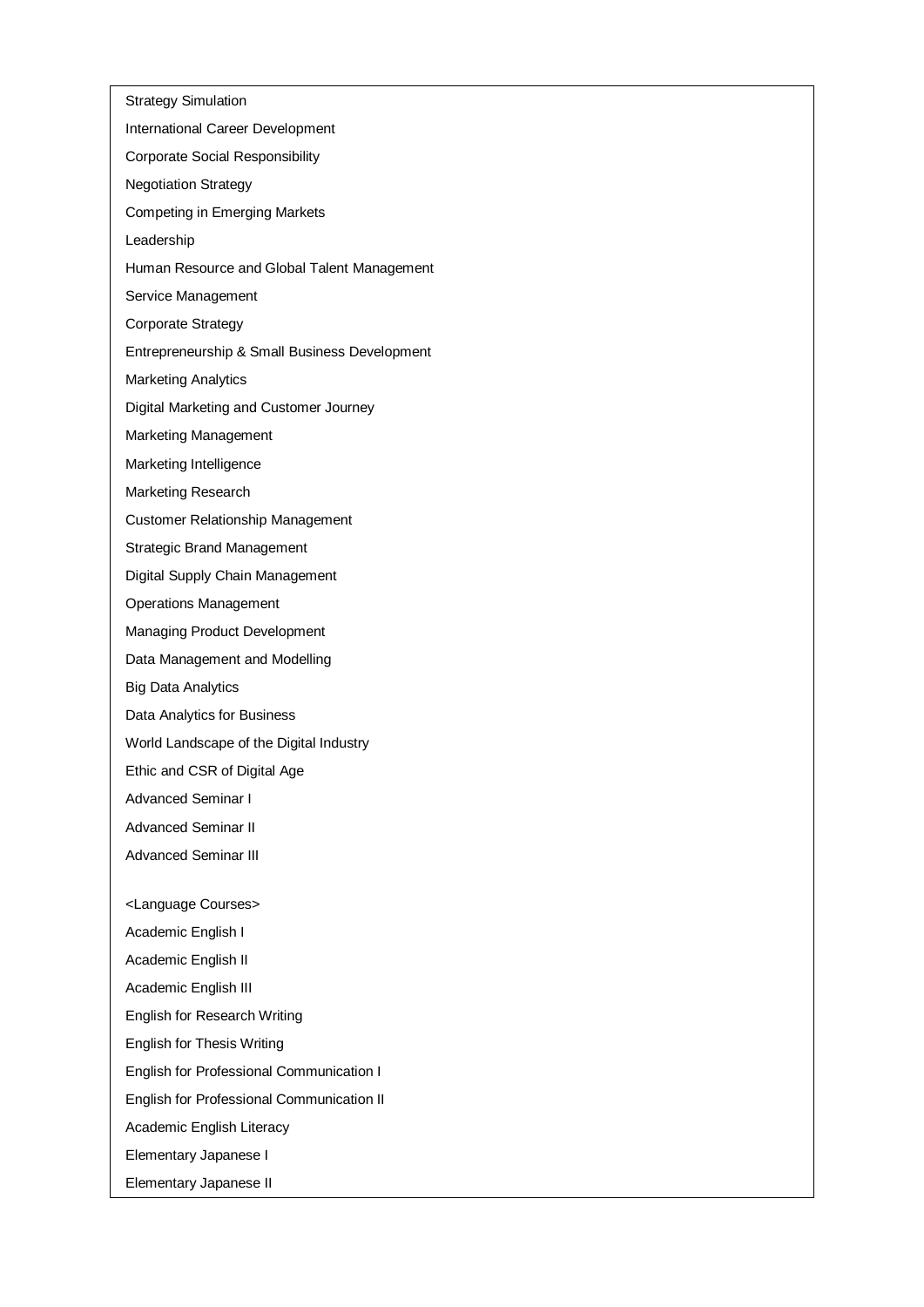| Elementary Japanese III         |
|---------------------------------|
| Basic Japanese I                |
| Basic Japanese II               |
| Basic Japanese III              |
| Basic Japanese IV               |
| Basic Japanese V                |
| Basic Japanese VI               |
| Intermediate Japanese I         |
| Intermediate Japanese II        |
| Intermediate Japanese III       |
| Upper Intermediate Japanese I   |
| Upper Intermediate Japanese II  |
| Upper Intermediate Japanese III |
| Advanced Japanese I             |
| Advanced Japanese II            |
| Advanced Japanese III           |
| Advanced Japanese IV            |
| Advanced Japanese V             |
| Advanced Japanese VI            |
| Japanese for Zero Beginners     |

# *List of faculty members capable of guiding JDS Fellows*

At the time of enrollment, a faculty consultant will be assigned to the JDS scholars to help with studies and research until the end of the second term when the JDS participants find their own supervisors. An academic supervisor will be determined based on scholars' thesis topic. The supervisors give JDS scholars appropriate guidance in selecting courses useful for their research and writing a master's thesis. All professors at IUJ are all capable of supervising scholars in English and following faculty members are capable of supervising JDS scholars. Information on the faculty members: <http://www.iuj.ac.jp/gsir/ir-faculty/>

# **IDP/PMPP Faculty Member**

**Hideaki GOTO, Ph.D. Professor and Program Director of IDP** Ph.D. in Applied Economics, Cornell University, 2009 **Research Interest:** Microeconomics Development Economics Socioeconomics

**Chien-Yu HUANG, Ph.D. Associate Professor** Ph.D. in Economics, North Carolina State University, 2012 **Research Interest:** Macroeconomics Economic Growth, Applied Econometrics Industrial Organization

**Yusuke JINNAI, Ph.D. Associate Professor** Ph.D. in Economics, University of Rochester, 2013 **Research Interest:** Labor Economics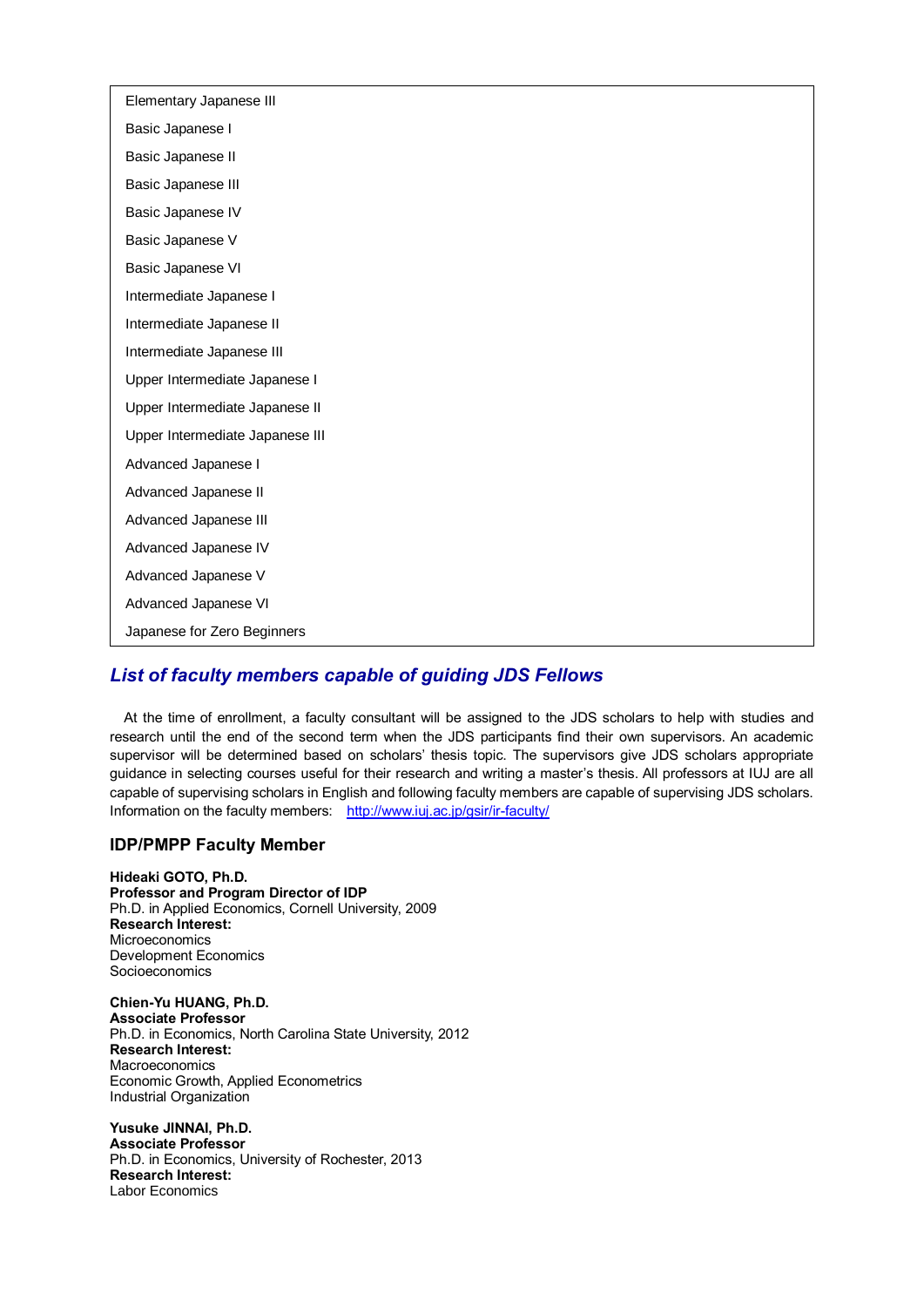Economics of Education Health Economics Applied Econometrics

**Jiwon Jung, Ph.D. Assistant Professor** Ph.D. in Public Administration and Policy, Arizona State University, 2020 **Research Interest:** Experimental and Quasi-experimental Design Public Management Higher Education Policy Science and Technology Policy

**KANE, Robert F. Ph.D. Associate Professor** Ph.D. in Economics, North Carolina State University, 2013 **Research Interest:** International Trade International Economics Economic Growth Development Economics

# **Seunghoo LIM, Ph.D.**

**Professor** Ph.D. in Public Administration, Florida State University, 2015 **Research Interest:** Theories of the Policy Process Participatory Governance, Policy Networks, and Social Network Analysis Risk Policy , Disaster Management, and Health Policy Public Budgeting and Financial Management

### **Ching-Yang LIN, Ph.D.**

**Associate Professor** Ph.D. in Economics, University of Wisconsin-Madison, 2010 **Research Interest:** Monetary Economics Financial Economics and Computational Economics.

# **MAURYA, Dayashankar, Ph.D.**

**Assistant Professor** Ph.D. in Public Policy, National University of Singapore, 2015 **Research Interest:** Inter-organizational Governance and Performance- Contracting, Public-Private Partnerships, Networks, Collaboration, Policy design and Policy Implementation, Performance measurement and Management, Health Financing Health and social Policy analysis

**Hun Myoung PARK, Ph.D. Associate Professor and Program Director of PMPP** Ph.D. in Public Policy, Indiana University, 2007 **Research Interest:** Policy analysis Public management information systems (e-government) Public and nonprofit management, and quantitative data analysis

## **Cheng-Tao TANG, Ph.D.**

**Assistant Professor** Ph.D. in Economics, School of Economics, UNSW, 2016 **Research Interest:** Labor Economics Organizational Economics Industrial Organization

**Norio USUI, Ph.D. Professor** Ph.D. in Agricultural Economics, University of Tokyo, 1996 **Research Interest:** Development Economics

**Chun Yee (Jenny) WONG, Ph.D. Assistant Professor**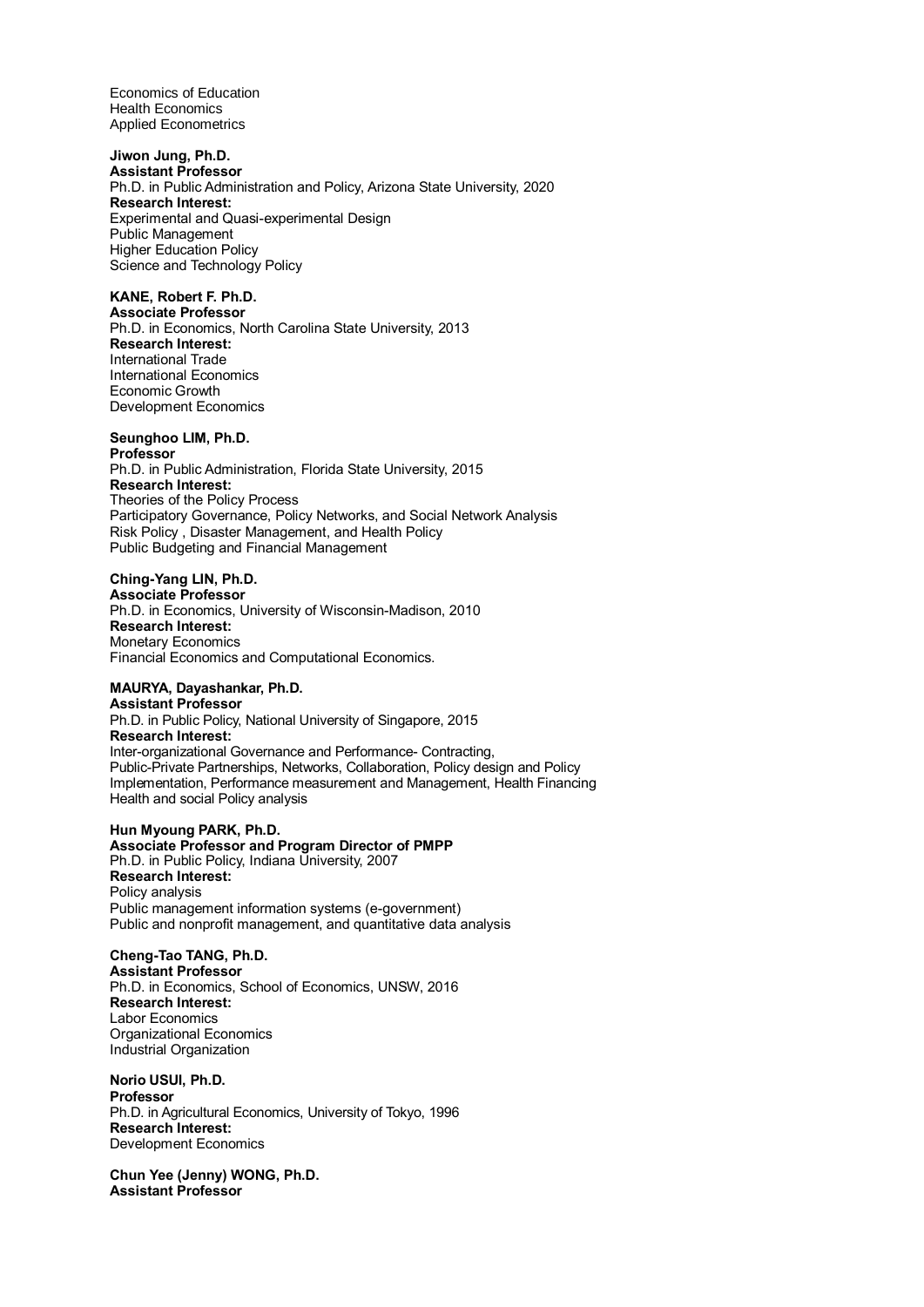Ph.D. in Economics, University of New South Wales, 2013 **Research Interest:** Health Economics Education Economics Policy Evaluation

**Kyohei YAMADA, Ph.D. Associate Professor** Ph.D. in Political Science, Yale University, 2013 **Research Interest:** Local Government and Public Service Japanese Government and Politics Political Institutions and Governance

**Akira ARIYOSHI, Ph.D. IR Specially Appointed Professor** Ph.D. in Economics, University of Oxford, 1981 **Research Interest:** International Finance Financial System and Financial Regulation

## **IRP Faculty Member**

## **Nawalage S. COORAY, Ph.D.**

**Professor** Ph.D. in Economics, University of Nagoya, 1996 **Research Interest:** Sustainable development issues **Macroeconomics** Econometric modeling and forecasting Growth and development

## **Hiroshi KATO**

**Professor** Master of Arts in Public Administration, John F. Kennedy School of Government, Harvard University, 1988 **Research Interest:** International development Foreign aid administration Africa's development

#### **Vida MACIKENAITE, Ph.D.**

**Assistant Professor** Ph.D. in Media and Governance, Keio University, 2015 **Research Interest:** Contemporary China Studies (state-business relations, the process of foreign policy making) Comparative Politics (stability and performance of authoritarian regimes) International Relations

### **Maung Aung MYOE, Ph.D.**

**Dean and Professor** Ph.D. in Political Science and International Relations, Australian National University, 2000 **Research Interest:** Civil-Military Relations Foreign Policy Analysis Security and Strategy Myanmar Politics and Foreign Relations

## **Osamu NAKAMURA, Ph.D.**

**Professor** Ph.D. in Economics, Soka University, 2012 **Research Interest:** Productivity in the geriatric economy in Japan Income distribution and economic growth Decentralized systems and sustainable economic growth in the Japanese regional economies

## **Motohide SAJI, Ph.D.**

**Professor and Program Director of IRP** Ph.D. in Political Science, University of Chicago, 2006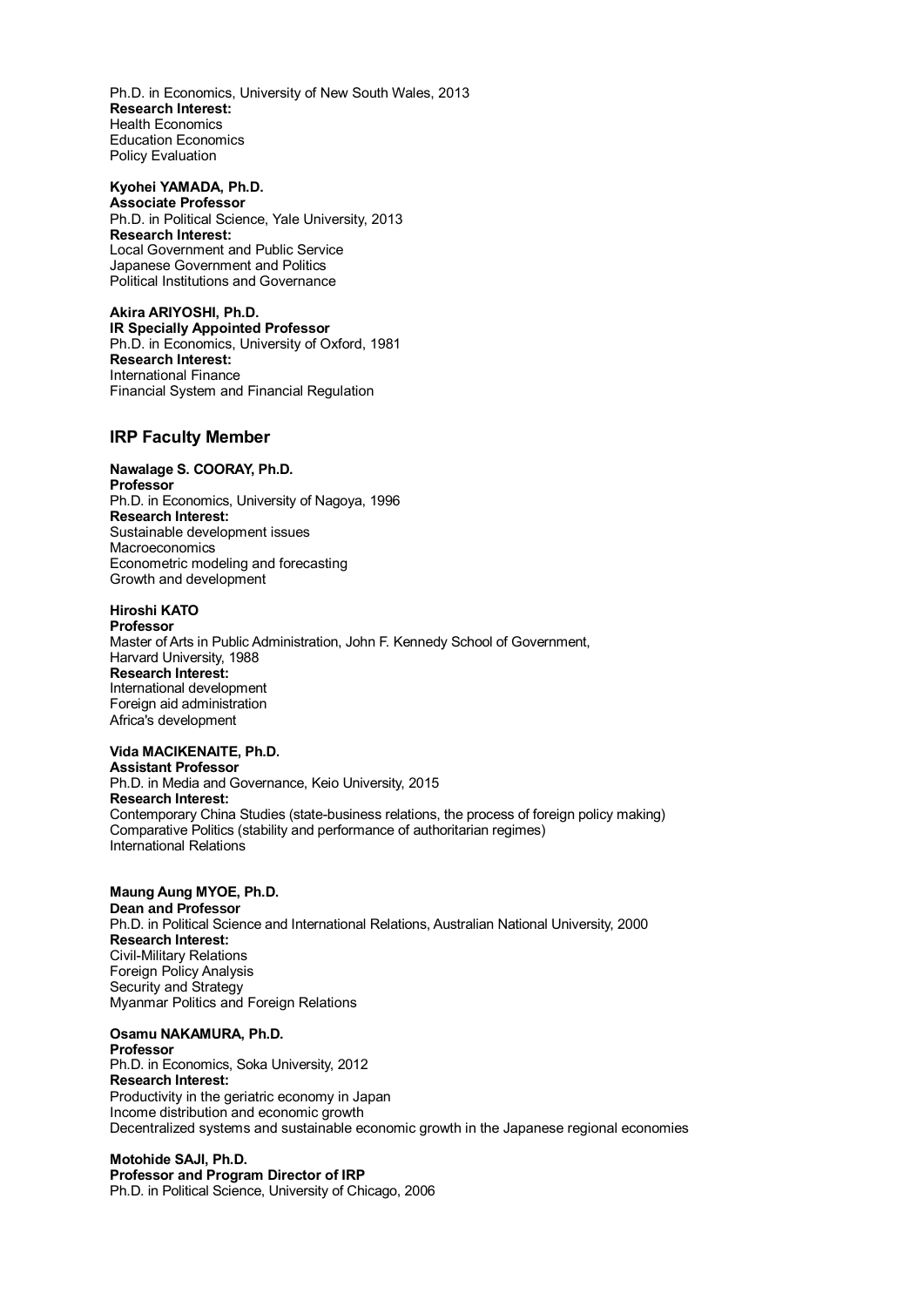**Research Interest:** Political philosophy Cosmopolitanism Nationalism Modern Japanese political thought and intellectual history

**Tomohito SHINODA, Ph.D. Professor** Ph.D. in International Relations, Johns Hopkins University, 1994 **Research Interest:** Japanese Politics Japanese Foreign Policy US-Japan Relations

**Noboru YAMAGUCHI Professor** Master of Arts, Fletcher School of Law and Diplomacy (1988) **Research Interest:** International Politics Japan-US alliance Non-traditional Security Cooperation Military History and Strategy

## *Academic Schedule* [https://www.iuj.ac.jp/about-f/calendar/Academic\\_Calendar\\_2020-21.pdf](https://www.iuj.ac.jp/about-f/calendar/Academic_Calendar_2020-21.pdf)

Academic Calendar (Reference)

1st Year

Summer Intensive English Program: mid July – early Sep

Preparatory period in September

 Program Guidance for new enrollees (Academic Orientation, Intensive Japanese Program, Campus Life Orientation, etc): mid Sept – end Sep New Students Welcome Day: late Sep

Fall Term

 Faculty consultant will be assigned to each student Discussing research proposals with faculty members (Oct-Jan) Courses begin: early Oct Examination Period: mid Dec Winter holidays begin: late Dec

Winter Term

 Courses begin: early Jan Supervisor will be decided: mid March Examination Period: mid March Spring holidays begin: late March

Spring Term

 Courses begin: early April Advanced Seminar I by supervisor Examination Period: mid June

Summer holidays begin: late June Research and data collection for thesis

2nd Year

Fall Term Courses begin: early Oct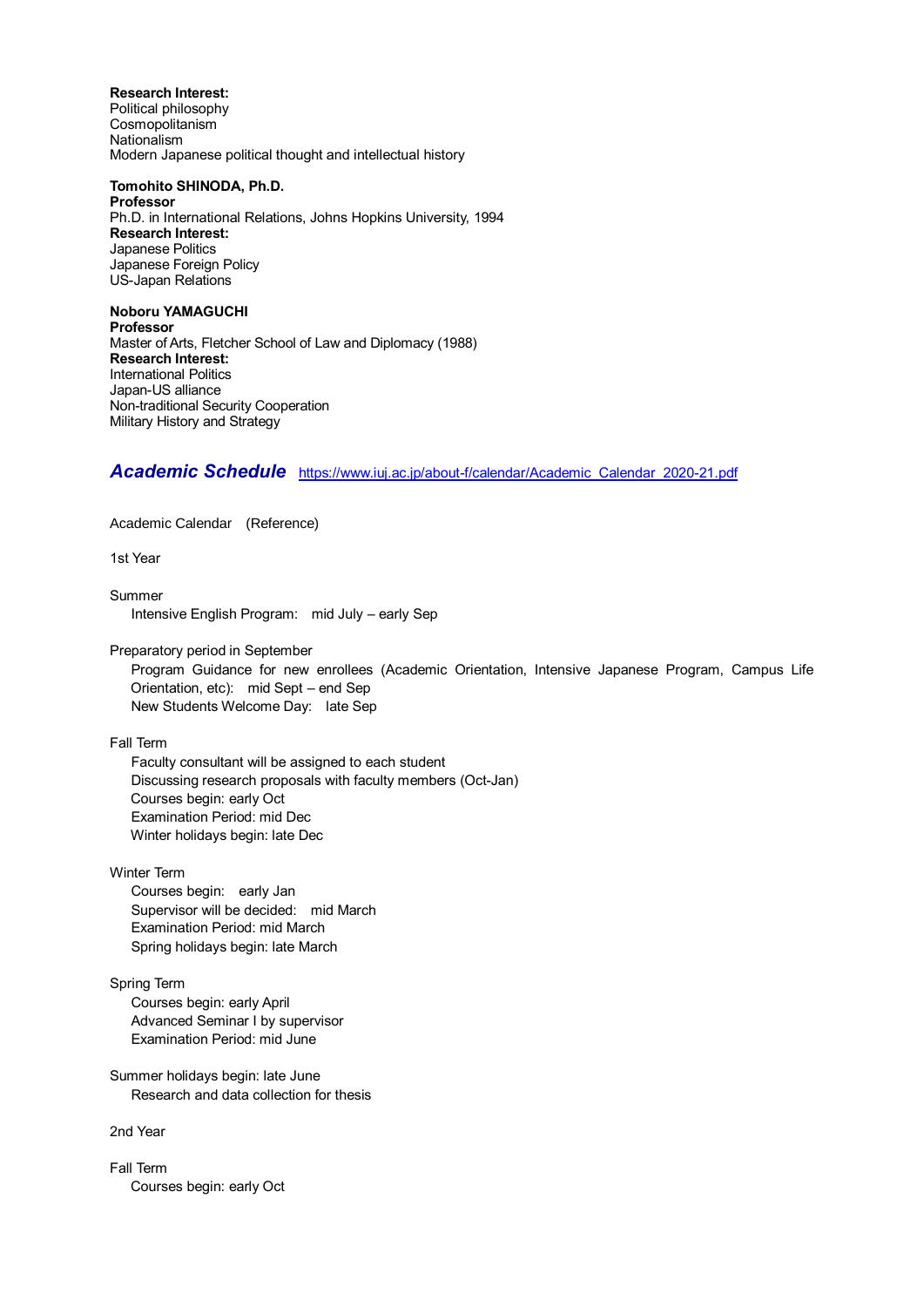Advanced Seminar II by supervisor Examination Period: mid Dec Winter holidays begin: late Dec

#### Winter Term

 Courses begin: early Jan Advanced Seminar III by supervisor Examination Period: mid March Spring holidays begin: late March Submission of thesis: late March

Spring Term

Courses begin: early April Thesis oral defense: early April – late April Examination Period: mid June Graduation Ceremony: late June

## *Facilities* <https://www.iuj.ac.jp/oss/>

All facilities at IUJ, including student's dormitories, faculty's housing, classrooms, computer rooms, library, gym, cafeteria, school shop etc., are within 5-minute walk. As the official language is English at IUJ, all administrative offices including Admissions, Office of Academic Affairs, Office of Student Services, Accounting, Matsushita Library and Information Center, are staffed with English speaking staff.

#### **Computer Rooms (Open 24 hours):**

Two computer rooms, offering PCs with Windows operating systems in English, are available.

#### **Library (Open 8:30 AM – 24:00):**

With extensive English database subscriptions and holdings on CD-ROM, the library offers free and easy access on and off campus to thousands of current journals and newspapers, many in full text, as well as to principal world economic statistics and data. The library also subscribes to leading financial data and market research services, which enable students to access real time information on business and market movements.

#### **Study Rooms (Open 24 hours):**

A wireless LAN is available, so students can connect their PCs to the campus LAN from anywhere in computer rooms, E-Business Laboratory, Library and Study Rooms.

#### **Student Dormitories:**

There are three single student dormitories (SD1, SD2 and SD3 with communal kitchens) and one married student dormitory (MSA). Each single room is furnished and has a private Western-style bathroom and the internet through WiFi or cable access for connecting to the campus LAN. The dormitories also boast computer lounges, numerous meeting rooms, group kitchens and washing machines, TV lounges with satellite broadcasts, a billiards room, a tatami room, a prayer room, and storage facilities. At least one English-speaking housekeeper is stationed 24 hours a day and 7 days a week including weekends and national holidays.

#### **The Campus Cafeteria (Shokudo):**

Lunch and dinner are provided. Meats served are halal.

## **School Shop:**

A limited range of groceries, snacks, drinks and a selection of stationary goods are sold here. Services available through the school shop are; dry-cleaning, postal services and parcel delivery service.

#### **Gymnasium and Sports Facilities:**

A full-sized gymnasium and a work-out room are very popular places in the evenings. Students gather nightly in the gym for that evenings' sport or work out on the universal gym. Outdoors, IUJ has 4 tennis courts, two of which are lit for night-time tennis.

#### **Counseling Room:**

Counseling services in English are available on campus. A well-experienced counselor with an international background is stationed to support your campus life with private and confidential consultation on a wide-range of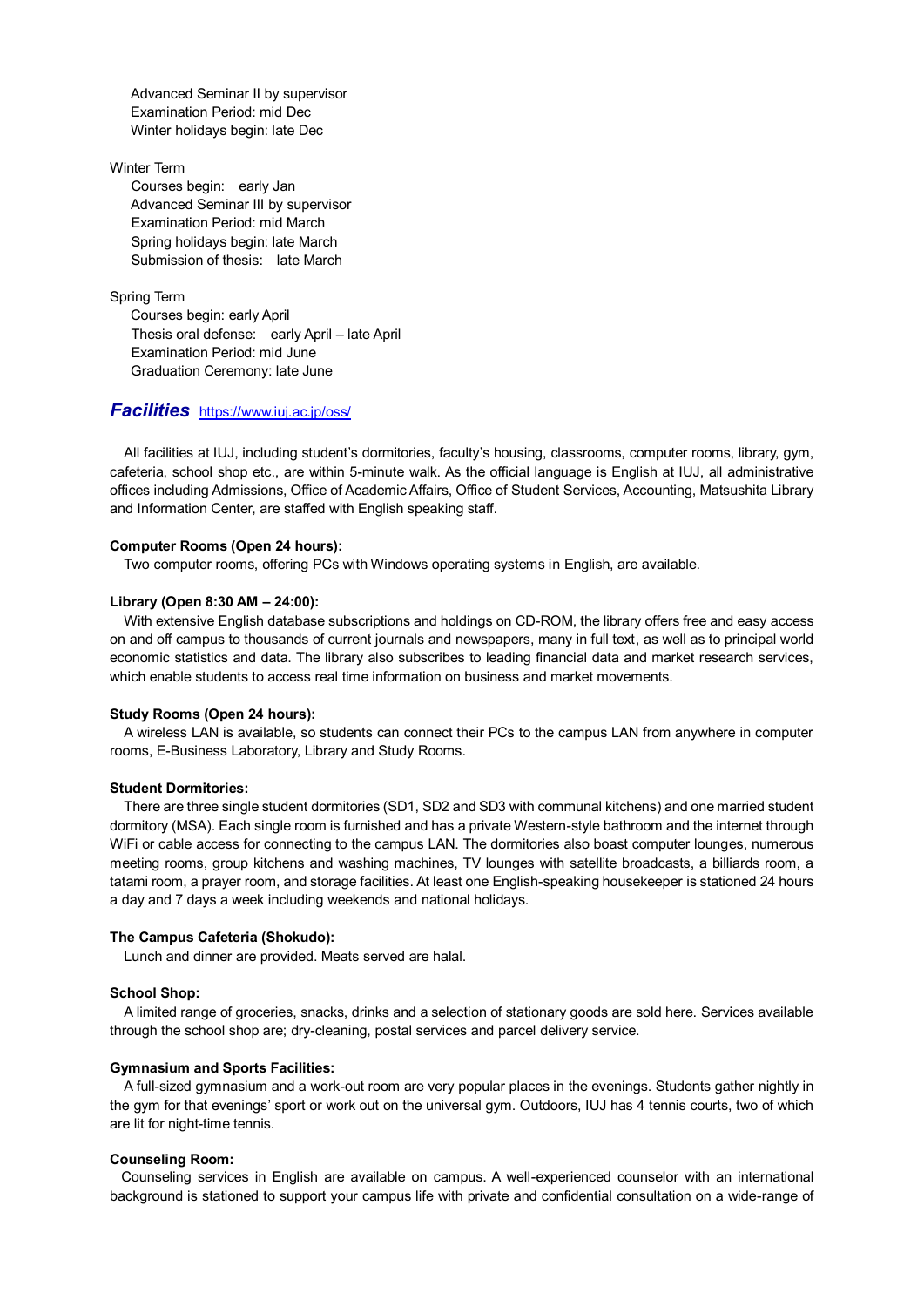issues including stress managements, anxiety, personal issues, interpersonal issues, etc.

# *Message for Applicants*

GSIR wholeheartedly welcomes JDS Fellows from Bangladesh. IUJ is the place to fully enhance your academic intellectual ability and personal potential, a stepping stone to your further advanced professional and career goals and your growth as a global leader. One of the former IDP students graduated in June 2011, Mr. Kazi Arif Uz Zaman published a revised version of his thesis (Spatial Dimensions of Income Inequality and Poverty in Bangladesh: Analysis of the 2005 and 2010 Household Income and Expenditure Survey Data) in The Bangladesh Development Studies (academic refereed journal) in September 2012 jointly with his thesis supervisor.

(1) GSIR has faculty members who are professional in the fields of macroeconomics and economic policies that are highly related to the development issue.

(2) GSIR faculty members are conducting research on economic and development issues intensively and a part of this research output is published in international referred academic journals. Moreover, the GSIR faculty members, in cooperation with government officials, researchers, and IUJ alumni members working at public organizations, are conducting joint research on macroeconomics and related issues.

(3) 125 students from Bangladesh have graduated from IUJ. Currently, 8 students from Bangladesh are studying in IUJ. Through our experience that we have trained students from Bangladesh over years, the GSIR has know-how and experiences of dealing with the training for students from Bangladesh effectively and in a responsible manner.

(4) GSIR regularly invites specialists on economic policies and public policy & management from various countries' public institutions and international organization for seminars on development related issues.

(5) GSIR has trained government officials from various developing countries who are expected to contribute to the socioeconomic advancement of their countries after they return home. In addition, GSIR has accepted foreign students from various scholarship foundations and sponsors, such as Ministry of Education, IMF, Asian Development Bank (ADB), World Bank, Japan International Cooperation Agency (JICA), Matsushita International Foundation, and Mitsubishi UFJ Trust Scholarship Foundation. This implies that GSIR has earned its high reputation through rigorous academic training.

In order to train administrative officials who contribute to the implementation of sound economic policies, GSIR will provide the following special programs in addition to its regular curriculum.

#### **(1) Training before enrollment:**

To prepare new enrollees for their graduate education, courses on such subjects as Basic Mathematics, Basic Economics and Management will be offered either in scholars' countries in the summer or in Japan prior to their enrollment.

#### **(2) Training while at IUJ (special classes, seminars, and field trips):**

Prominent guest speakers will be invited from other universities, foreign governments, etc. and case studies, seminars, and workshops on agenda policy practices will be conducted. Furthermore, field trips to government organizations, stock exchange, and securities companies in Japan will be organized.

#### **(3) Training after graduation:**

GSIR will provide JDS scholars with follow-up training after graduation in scholars' countries with the aim of continuously improving their knowledge, theories, and skills. Joint seminars inviting graduates, current scholars, and new enrollees will also be held concurrently so that JDS scholars can enhance mutual understanding, share knowledge and experiences, and strengthen their network.

IUJ is a very good university to study graduate program. The courses offered here are very modern and comprehensive. That's why every student including myself has to study hard. In addition, the professors are very competitive and knowledgeable.

 The IUJ campus and other facilities are very good too. Different sports and lots of parties are organized frequently. However the most interesting thing is the diversity of students from different countries.

The long time snowfall is sometimes boring and monotonous. Sometimes too much pressure to study but it is o.k. Overall, IUJ is a very good university for higher study.